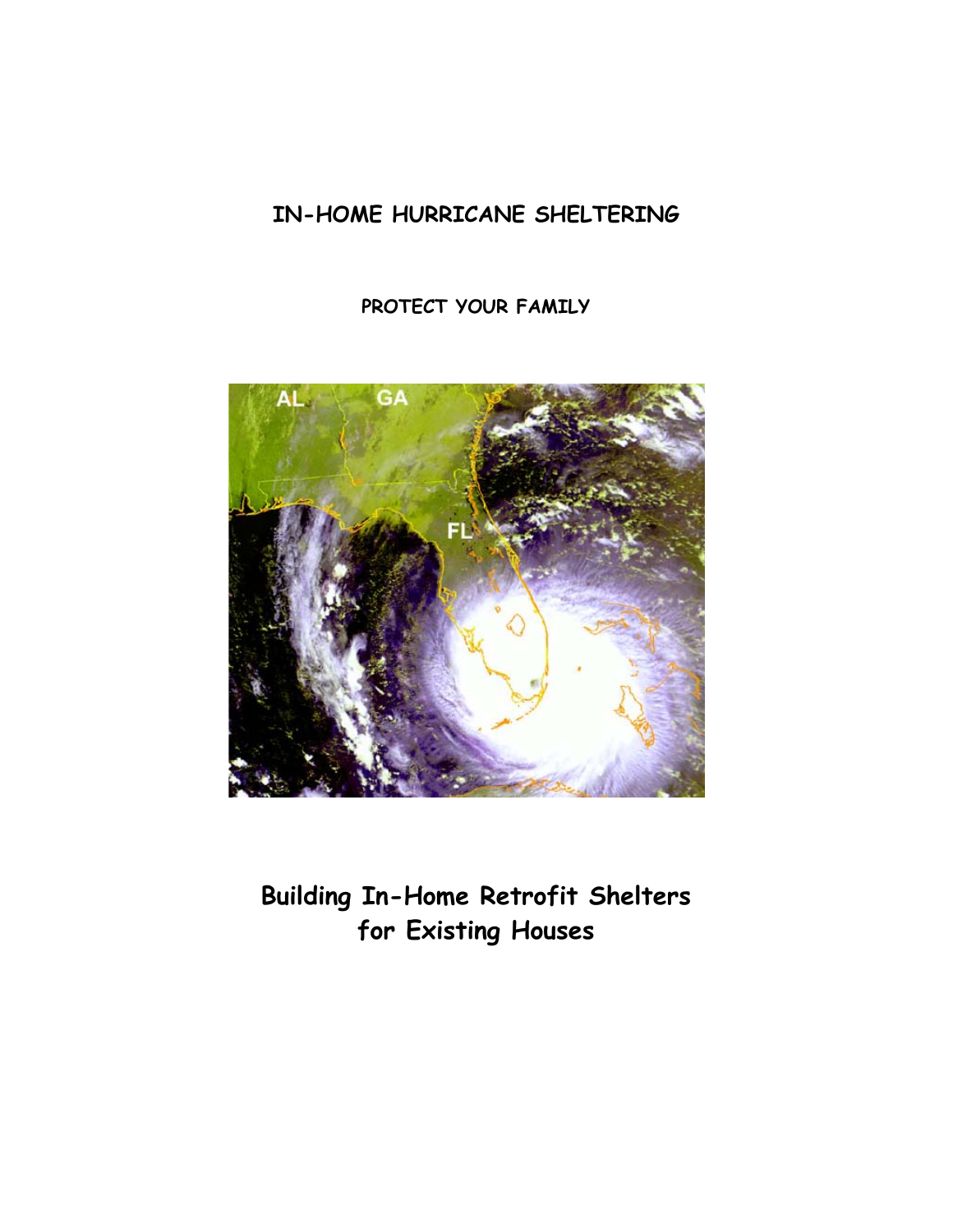#### **Introduction**

Tornadoes and hurricanes are some of the most destructive natural disaster causing phenomena. The state of Florida and other storm-prone areas have experienced a considerable impact from storm damage due to the hazardous effects of high winds and flooding from severe tropical storms and hurricanes. Table 1 and Table 2 list the categories and associated damage levels of hurricanes and tornadoes, respectively, provided by the National Hurricane Center (NHC). The tremendous increase in population growth in recent years has resulted in the increased need for residential construction, especially in coastal areas. Hurricanes such as Andrew and Opal have illustrated the susceptibility of Florida structures to the damaging storm effects. The growing concern for the state's vulnerability to storm-induced damage has made hurricane awareness and preparedness top priority for emergency management organizations. Planning and preparing for hurricanes involves such strategies as knowing risk areas, planning evacuation routes, preparing survival kits, protecting property and observing hurricane advisories. In addition, emergency management suggests installing in-house shelters with proper reinforcing

### **Who Needs a Shelter?**

The state of Florida is located in a geographic area that experiences high storm activity. The vast shoreline extending several thousand miles increases the storm damage potential and vulnerability of residential structures along the coast. In recent years, residents have suffered tremendous property damage and even loss of life due to hurricane hazards. Most residential houses are constructed in accordance with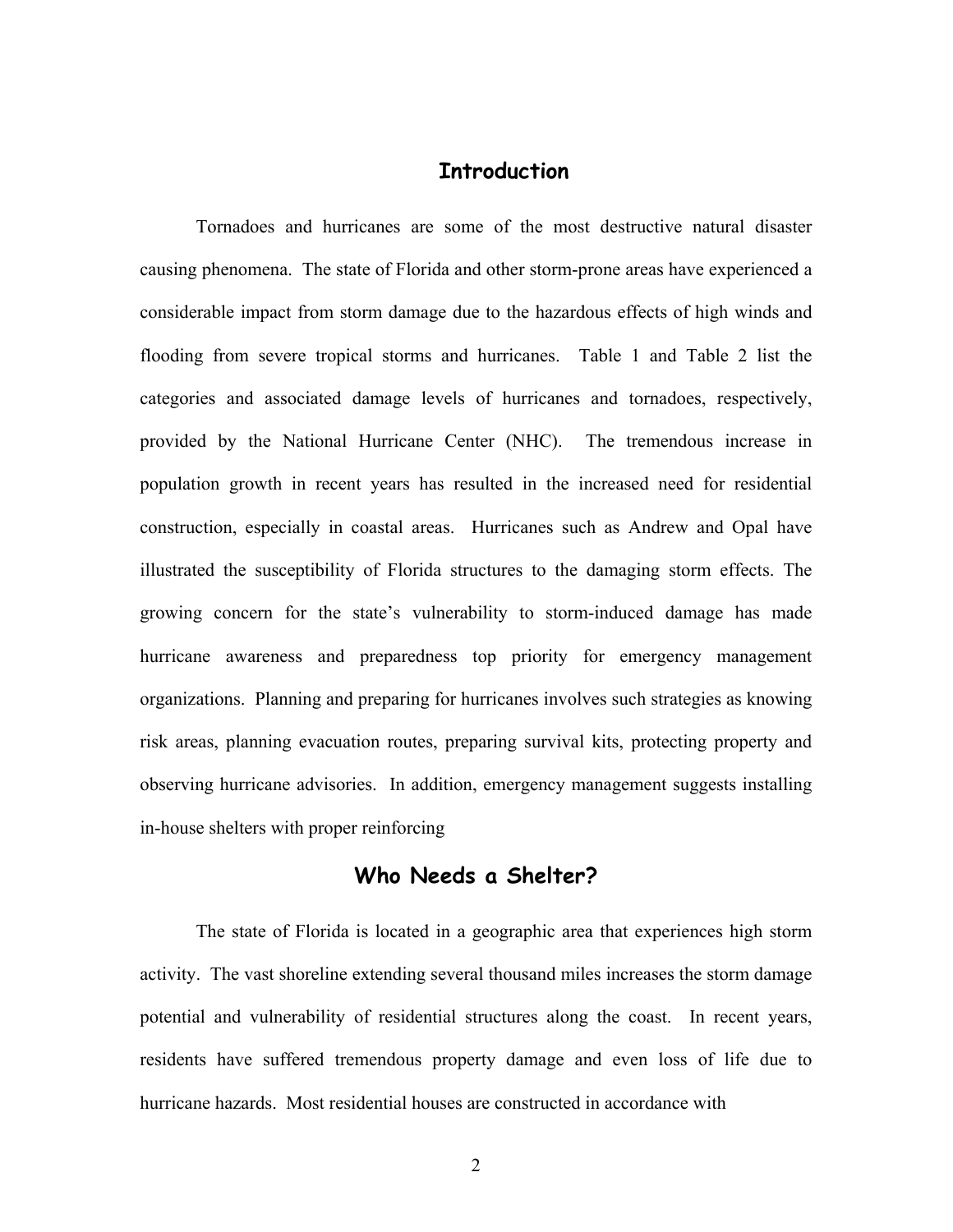| Category       | <b>Wind Velocity</b><br>Range | <b>Typical Damage</b>                                                                                                                         |
|----------------|-------------------------------|-----------------------------------------------------------------------------------------------------------------------------------------------|
| C <sub>1</sub> | 74-95 mph                     | <b>Minimal:</b> No real damage to buildings. Some damage to<br>unanchored mobile homes and poorly constructed signs.                          |
| C <sub>2</sub> | 96-110 mph                    | <b>Moderate:</b> Some damage to building roofs, doors and<br>windows. Some toppled trees. Major damage to mobile<br>lhomes.                   |
| C <sub>3</sub> | 111-130 mph                   | <b>Extensive:</b> Some structural damage to small homes and<br>utility buildings. Large trees are toppled. Mobile homes are<br>destroved.     |
| C4             | 131-155 mph                   | <b>Extreme:</b> Extensive damage to roofs, windows and doors.<br>Complete roof structure failure on small homes. Some<br>curtain wall failure |
| C <sub>5</sub> | 156 mph and up                | Catastrophic: Complete roof failure on many homes and<br>industrial buildings. Some complete buildings fail.<br>Evacuation may be required    |

# **Table 1: Hurricane Categories and Typical Damage (NHC)**

**Table 2: Tornado Categories and Typical Damage (NHC)** 

| Category       | Wind Velocity Range | <b>Typical Damage</b>                                                 |
|----------------|---------------------|-----------------------------------------------------------------------|
|                |                     | Minimal: Some damage to chimneys. Tree branches broken off.           |
| F <sub>0</sub> | 40-72 mph           | Shallow rooted trees uprooted.                                        |
|                |                     | <b>Moderate:</b> Peels surface off roofs. Mobile homes overturned.    |
| F <sub>1</sub> | 73-112 mph          | Moving autos pushed off roads.                                        |
|                |                     | Significant: Considerable damage. Roofs torn off frame houses.        |
|                |                     | Large trees snapped or uprooted. Light-object missiles                |
| F <sub>2</sub> | 113-157 mph         | generated.                                                            |
|                |                     | <b>Extreme:</b> Severe damage. Roofs and some walls torn off well-    |
|                |                     | constructed homes. Trains overturned. Most trees in forests           |
| F <sub>3</sub> | 158-206 mph         | uprooted. Heavy cars lifted off ground.                               |
|                |                     | <b>Catastrophic:</b> Well-constructed houses leveled. Structures with |
|                |                     | weak foundations blown off some distance. Cars thrown and             |
| F4             | 207-260 mph         | large missiles generated.                                             |
|                |                     | <b>Incredible:</b> Strong framed houses lifted off foundations and    |
|                |                     | disintegrated Automobile-sized missiles fly through the air in        |
| F <sub>5</sub> | 261-318 mph         | excess of 100 mph. Trees debarked.                                    |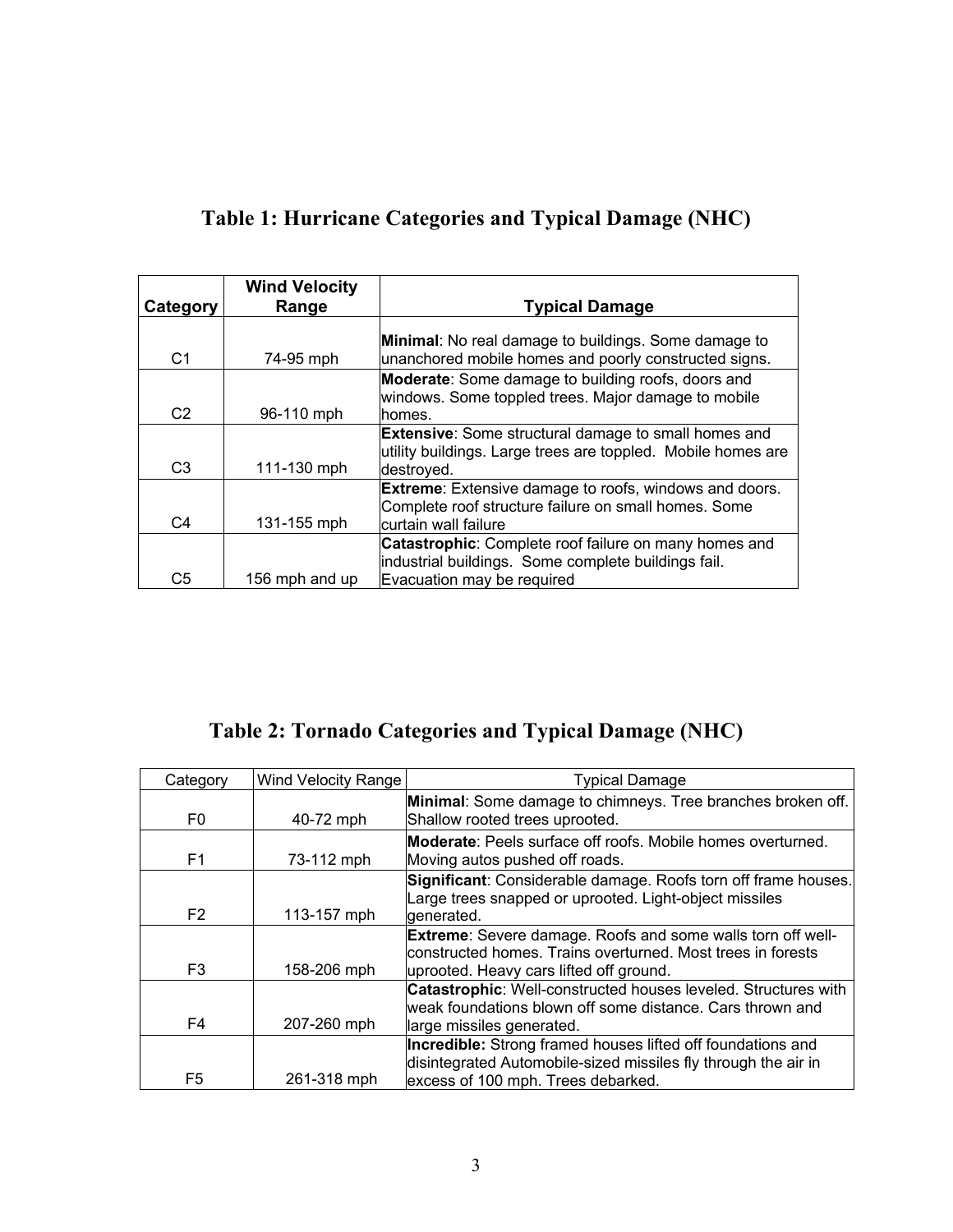local building codes that may not take into account the effects of extreme winds associated with hurricanes. For this reason it is imperative to take the necessary precautions to secure your home and family from harm.

The objective of this manual is to provide design and construction guidelines for a Retrofit Room, which is an in-residence shelter alternative geared towards existing houses. Such a room will be able to withstand wind speeds up to 140 mph. Certainly, it will be more preferable to have in-house protection than none at all. The in-house shelter will offer significant occupant protection and reduce the demand on public shelters during the events of hurricanes and tropical storms. The design criteria and construction specifications for the retrofit room developed are based on the known performance and strengths of existing materials and technology. Retrofit techniques make use of external reinforcement for wall and roof sections of existing interior rooms to provide a convenient and readily accessible shelter for residents. Its basis comes from post-storm observations that show the tendency of interior rooms to remain intact even when the rest of the house is damaged or destroyed.

### **Retrofit Room Design**

The design of the Retrofit Room is specifically geared towards "typical" existing houses in the state of Florida. Single-family residential houses with wood-framed or concrete masonry structures on slab-on-grade foundations were chosen as model buildings for the design. Shelter size and location of the retrofitted room depend on the layout of the house. Feasibility and cost efficiency were the key factors in developing the Retrofit Room technique for existing houses. Strengthening structural components with external sheathing, extra members, additional anchorage and better connections were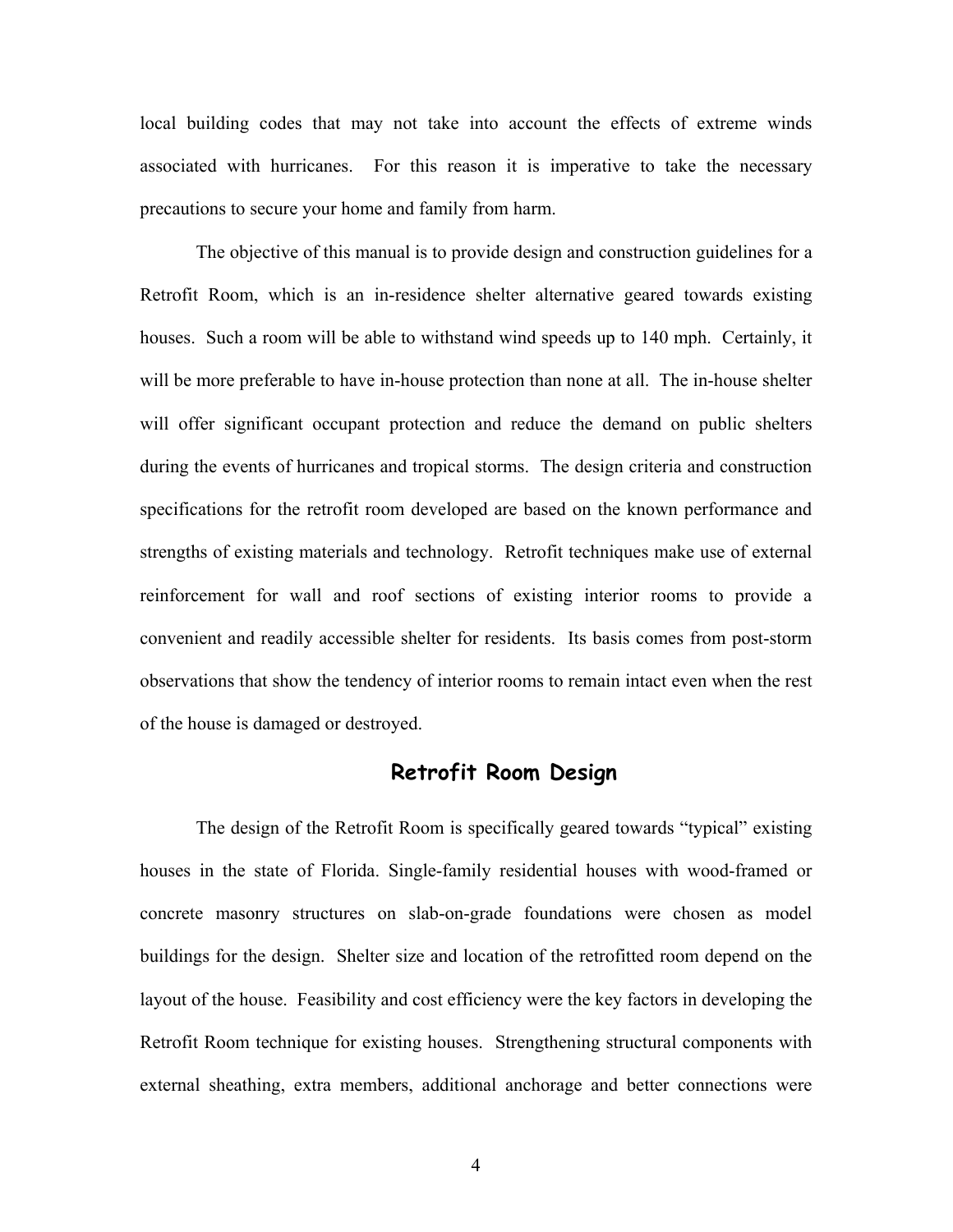some of the retrofit strategies selected to reinforce interior rooms. The materials most capable of resisting the effects of debris impact, overturning and uplift were utilized to provide adequate protection during the event of a storm. The primary criteria for performance required that the entire room envelope stay intact throughout exposure to extreme wind and debris impact.

One of the leading causes in building failure during high-wind events is the failure of connections between building elements. It is mandatory to provide adequate roof-to-wall and wall-to-foundation connections to ensure a continuous load path to maintain the integrity of the structural system. Hurricane straps, anchor bolts and nails are some of the connections used to secure the Retrofit Room and provide resistance to uplift, overturning, and sliding caused by extreme winds.

The Retrofit Room design is based on wind speeds reaching 140 mph, which accounts for the majority of hurricanes making landfall in the United States. Such extreme winds have the potential to generate windborne debris with forces to penetrate walls and roof systems. Because of the danger associated with flying debris, structures located in hurricane-prone areas (regions with  $120+$  mph basic wind speeds) are required to undergo debris impact testing. Florida Building Code debris testing specifications for materials require that structural components resist penetration of a standard 2 by 4 in. wood stud weighing 9 lbs striking on end at a speed of 34 mph. The Retrofit Room design utilizes material combinations that will withstand missile impact.

#### **Modifications to Existing Frame**

In smaller houses that may not have exclusively interior rooms, it is necessary to use at most two exterior walls in the design of the shelter. The exterior walls will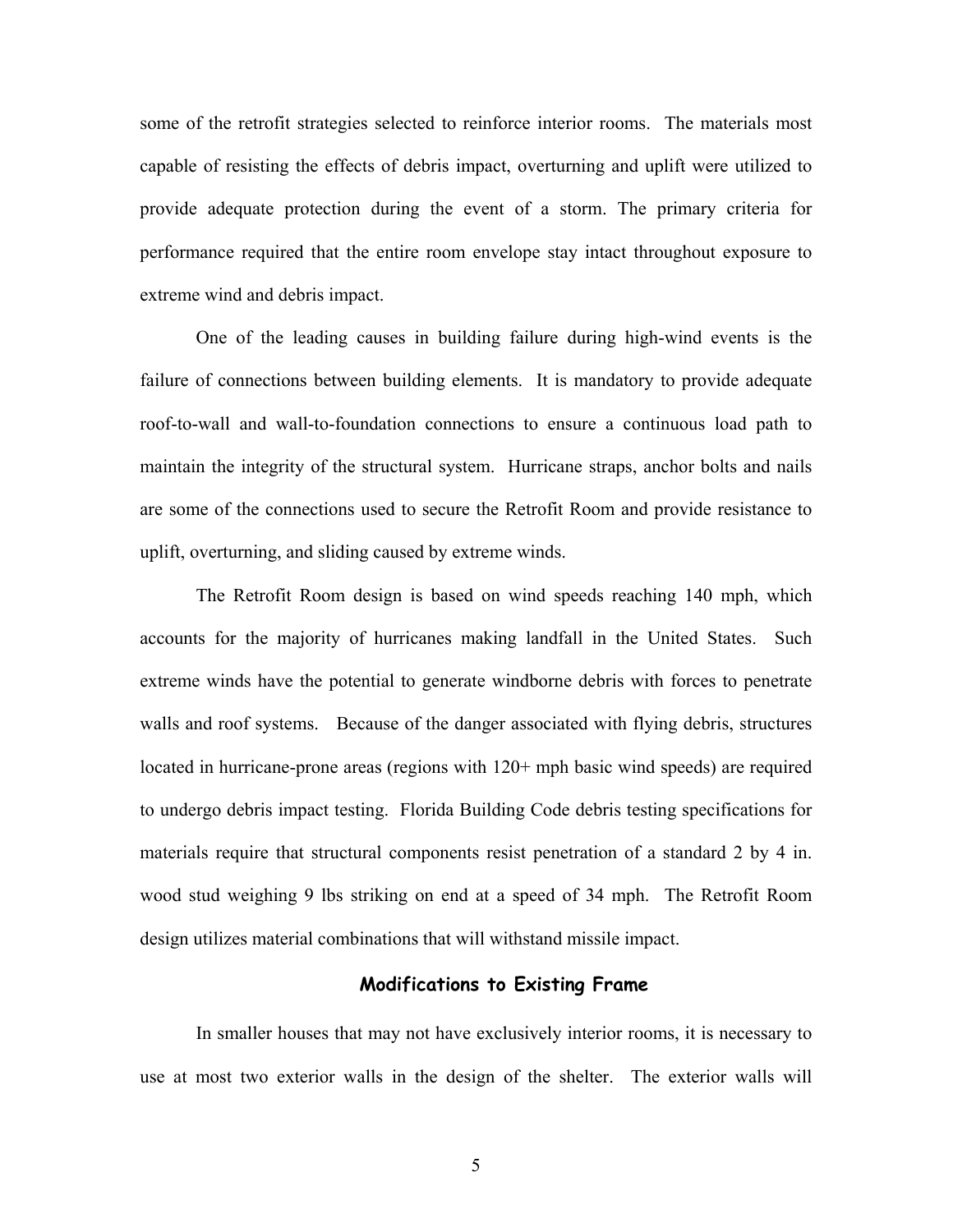maintain their function as structural load bearing walls; however, measures have been taken to allow the walls to detach during the event of a hurricane. For the stud wall, a notch will be cut into the studs just above the ceiling of the retrofit room reducing the width and causing the upper part of the wall to break away when additional loads from wind pressures are applied. The imposed notch results in a stud area reduction of 22.5 percent  $(4.07 \text{ in}^2 \text{ from } 5.25 \text{ in}^2)$ . For the concrete masonry wall, construction joints will be used to allow for lateral movement to prevent damage to the assembly and maintain structural integrity. Cutting through the masonry with a saw, and inserting a foam rod to create a functional joint can achieve post-construction installation of joints.

### **Materials and Cost**

Materials for the design were chosen based on their performance strength and durability to withstand excessive wind forces and impact. Selected items include plywood, wood stud members, steel sheathing, hurricane straps, Dade County certified door, anchor bolts and nails. To ensure practicality and accessibility for homeowners, materials readily available at local hardware stores are needed. Included in this manual is a detailed list of materials used in building a Retrofit Room.

 Various factors including shelter size, materials and labor, and geographical location have an effect on the overall cost. The cost analysis of retrofitting a typical interior room for existing houses was based on the selected materials used for the construction of a standard size 6 by 6 by 8-ft. demonstration Retrofit Room. The average cost of retrofitting an interior room is about \$3,000 depending on the shelter type and size.

6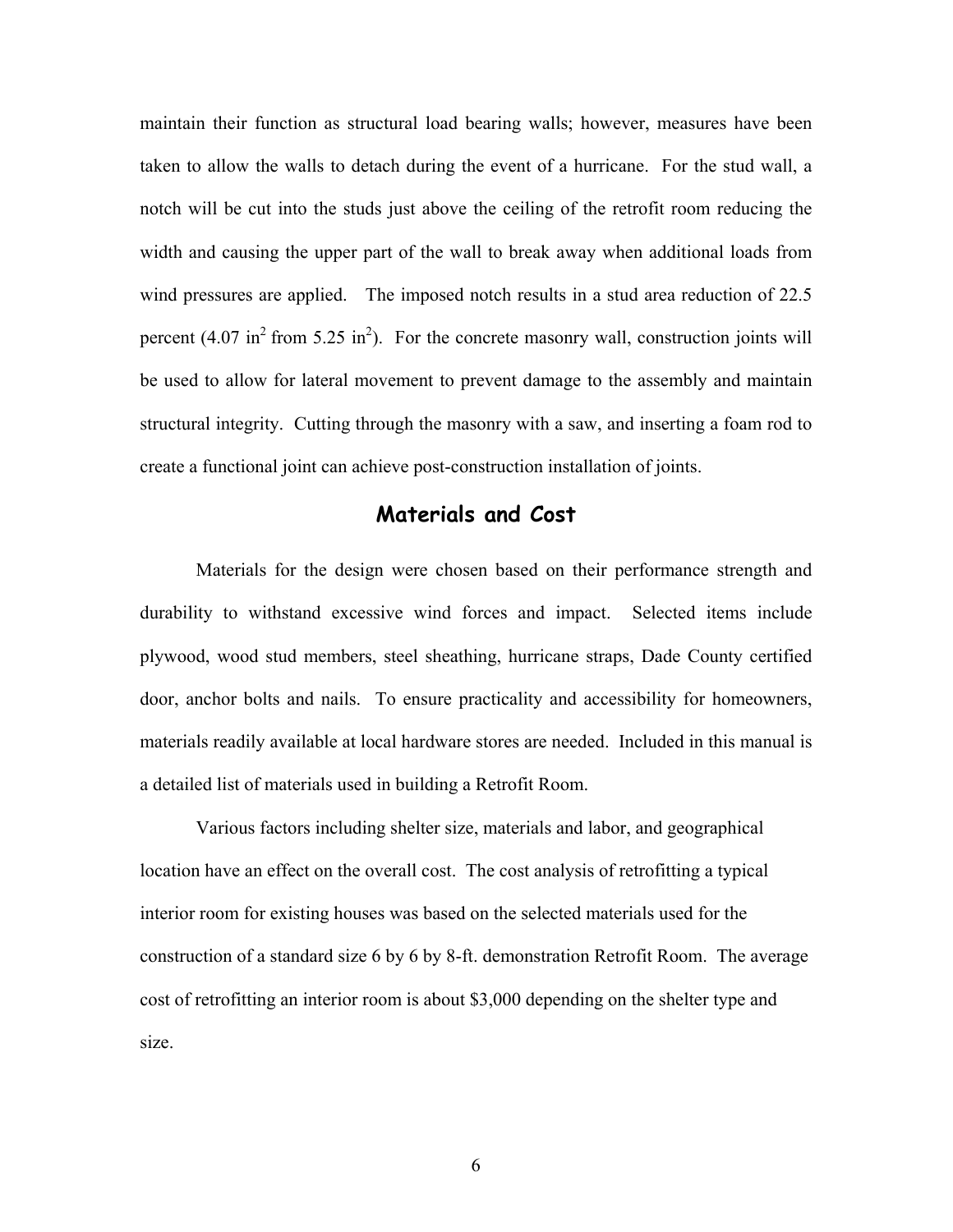### **Retrofit Room Construction**

 Included in this manual are plans of the typical retrofit room designs developed through research. In addition, photographs from the construction of an actual freestanding demonstration Retrofit Room located at the FAMU-FSU College of Engineering in Tallahassee, FL are provided to show the various stages of construction sequence.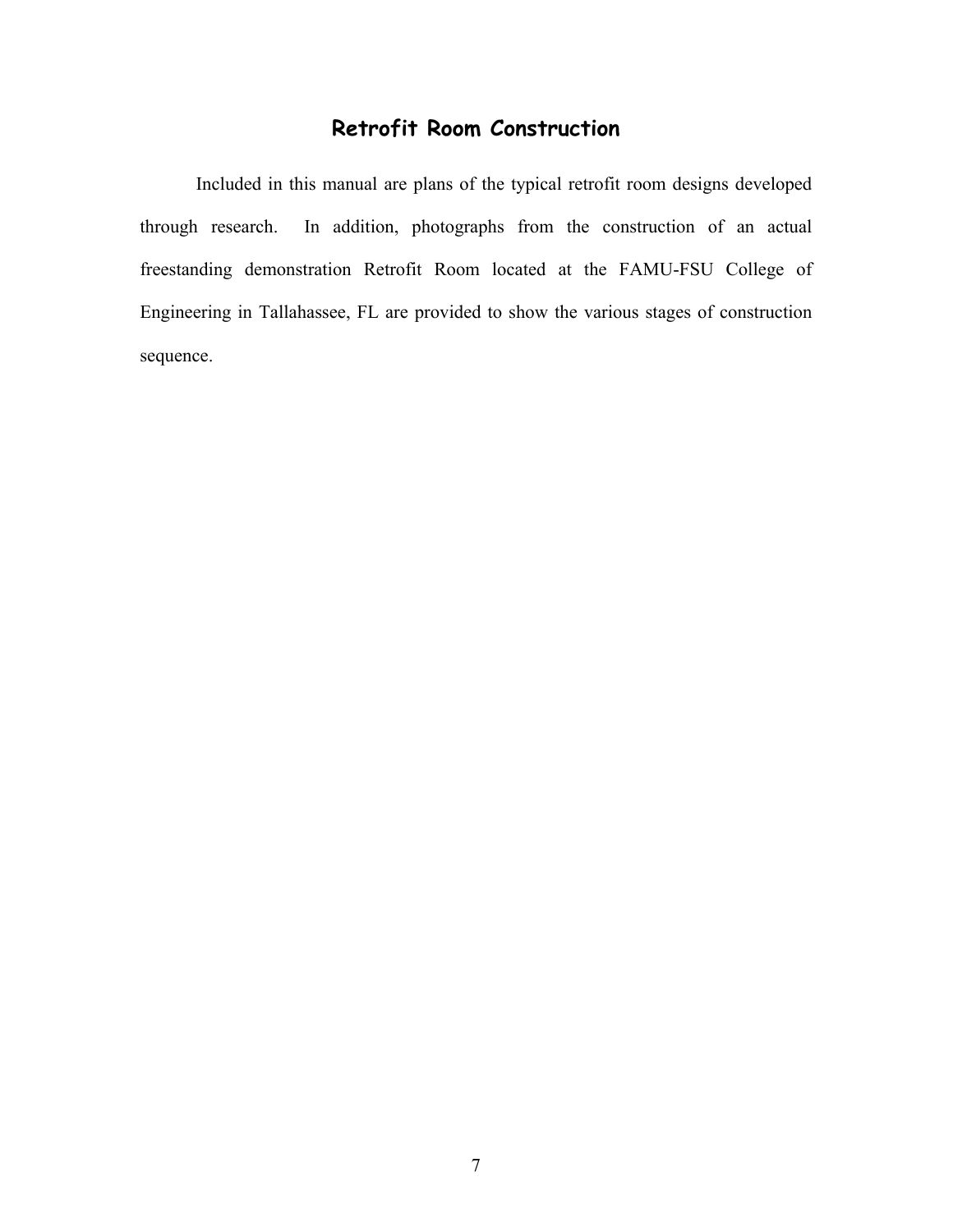# **DESIGN SPECIFICATIONS**

- 1. WOOD:
	- A. FRAMING LUMBER TO HAVE MODULUS OF ELASTICITY = 1,200,000 PSI MIN. AND  $F_b$  = 1250 PSI MIN. EXAMPLES OF ACCEPTABLE GRADE AND SPECIES OF FRAMING LUMBER INCLUDE #2 AND BETTER SPRUCE-PINE-FIR AND SOUTHERN YELLOW PINE.
	- B. PLYWOOD TO BE RATED SHEATHING SPAN RATING 40/20, MIN. 3/4 THICKNESS.
	- C. NAILS TO BE COMMON WIRE NAILS.
	- D. ANCHOR BOLTS TO BE STANDARD ASTM A307 ½" DIAMETER BOLTS WITH MINIMUM YIELD STRENGTH OF 45 KSI.
	- E. HURRICANE STRAPS TO BE SIMPSON STRONG-TIE H15 CONNECTORS TO RESIST MAXIMUM UPLIFT OF 1300 LBS.
- 2. MASONRY:
	- A. MASONRY UNITS SHALL HAVE ULTIMATE COMPRESSIVE STRENGTH (f'm) OF 1500 PSI AT 28 DAYS.
	- B. MORTAR TO BE TYPE M OR S PER ASTM C270-97.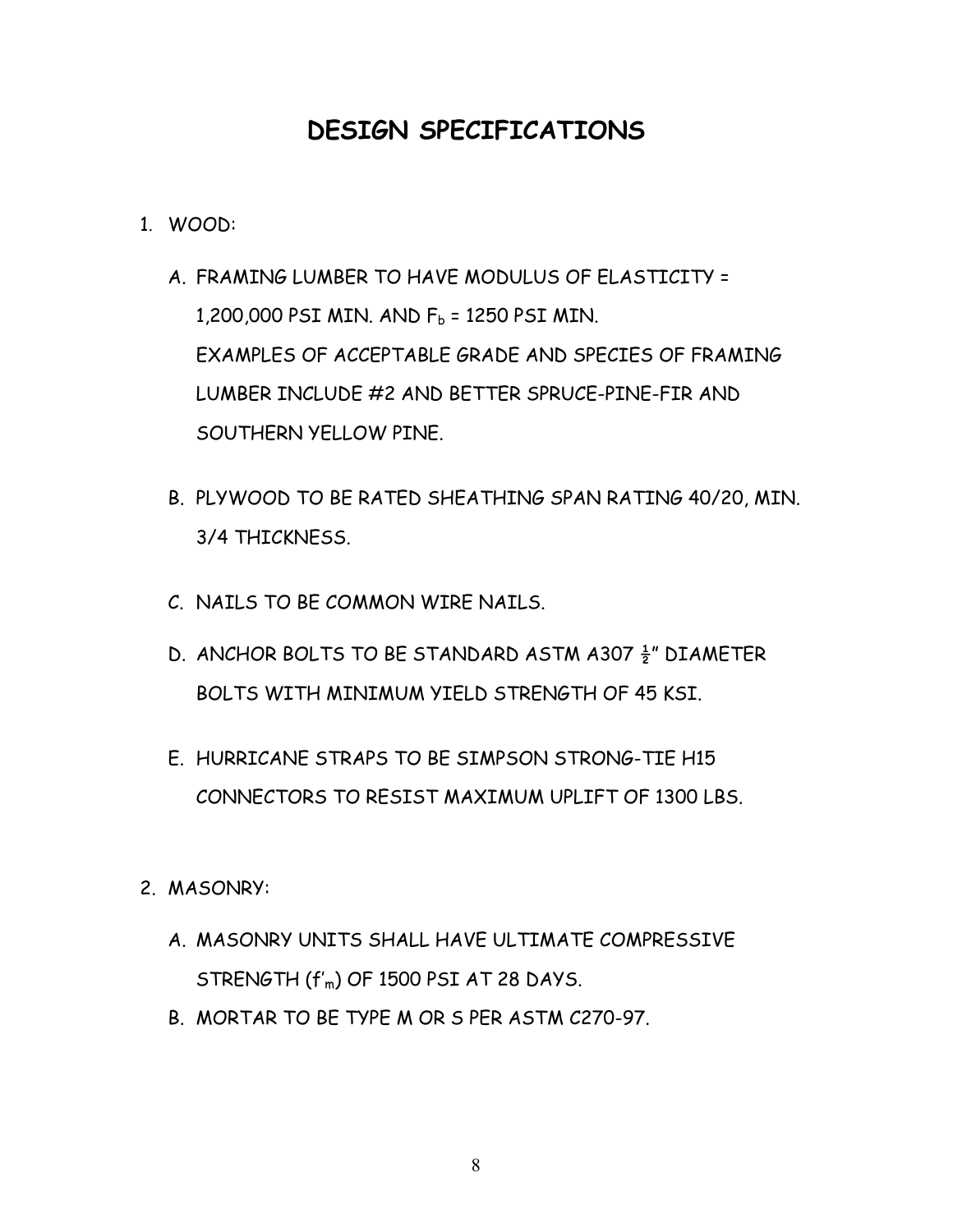- C. REINFORCING SHALL BE MILD STEEL WITH A MINIMUM YIELD STRENGTH OF 60 KSI.
- 3. STEEL SHEATHING:
	- A. YIELD STRENGTH FOR METAL IS 36 KSI MINIMUM
	- B. ALL METAL SHALL BE G60 GALVANIZED BY THE MANUFACTURER.
- 4. RETROFIT DOOR TO BE MIAMI-DADE COUNTY CERTIFIED FOR WIND AND LARGE MISSILE DEBRIS IMPACT.
- 5. LIVE LOADS USED IN DESIGN:
	- A. WIND PRESSURES DEVELOPED FROM 140 MPH 3-SEC. PEAK GUST IN ACCORDANCE WITH ASCE 7-98
	- B. WINDBORNE DEBRIS (MISSILE) IMPACT LOADS CREATED BY A 9-LB 2X4 TRAVELING HORIZONTALLY AT 34 MPH AND IMPACTING NORMAL TO WALL SURFACE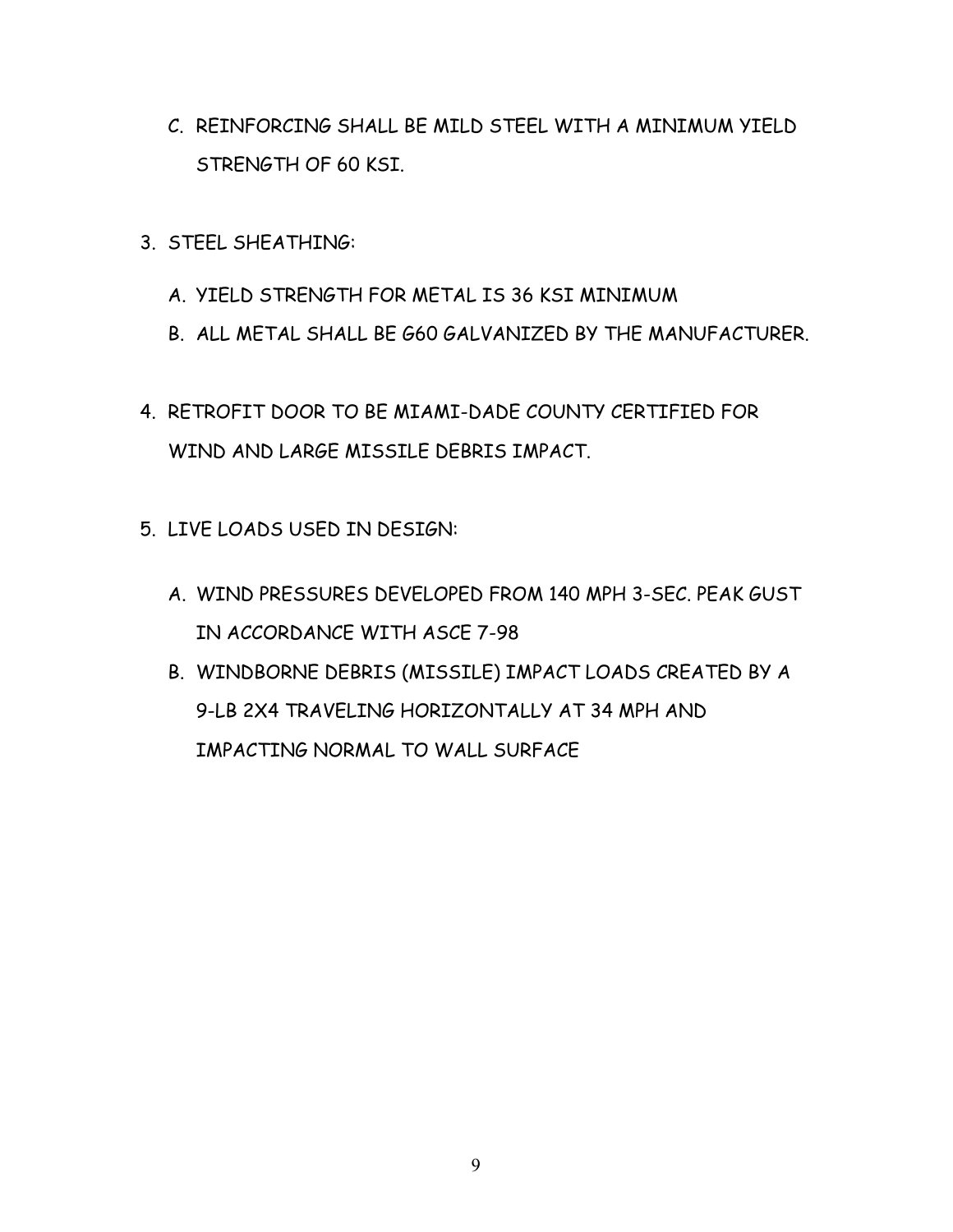## **RETROFIT PROCEDURE**

- Step 1 Locate a suitable windowless interior room, preferably a closet, bathroom or utility room. Obtain and record actual dimensions of existing wall and roof length, width and height.
- Step 2 Select an appropriate retrofit choice from Alternatives 1, 2 and 3. Obtain the materials needed from a local hardware store.
- Step 3 Remove existing door and external or internal wall covering (i.e. sheetrock, drywall) from interior room wall and roof.
- Step 4 Check existing anchor bolt spacing and connection detail. If necessary, install additional anchors, or modify existing anchors with proper size and embedment.
- Step 5 Determine new wall height (maximum of 8 feet) to ensure that Retrofit Room ceiling is not attached to existing ceiling. For wood frame rooms having up to two exterior walls, a notch must be cut into the studs just above the retrofit ceiling to allow the house to "break away" from the shelter. For exterior CMU walls, saw cut the masonry to install construction joints to prevent progressive damage from lateral movement.
- Step 6 Assemble retrofit ceiling using 2" x 6" joists spaced at 16 in. on center and attach to stud wall. If necessary, allow for installation of exhaust fan for ventilation purposes.

10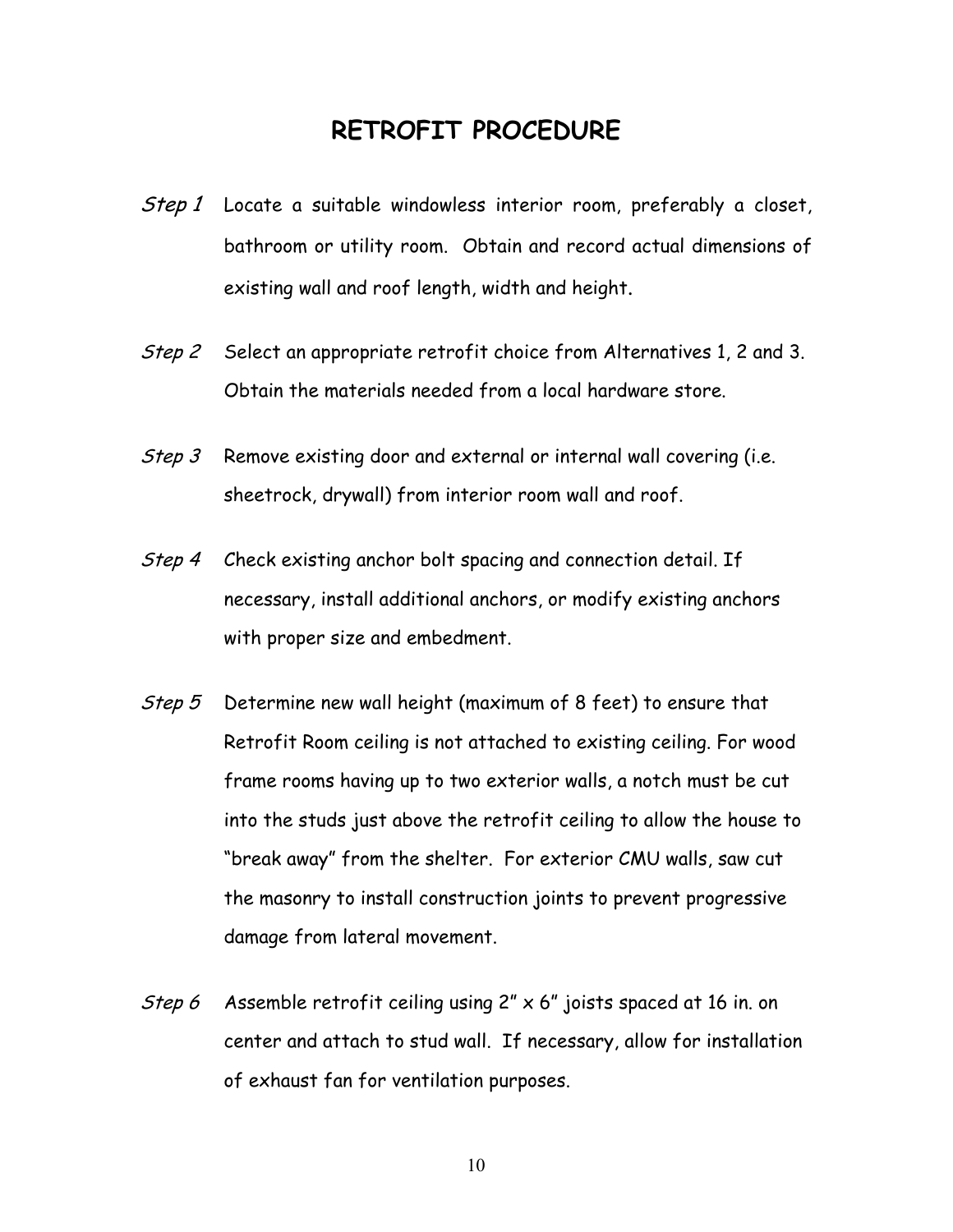- Step 7 Install Simpson Strong-Tie H15 hurricane straps at each end of ceiling joists and fasten to studs with 12-10d nails.
- Step 8 Attach reinforcement (i.e. plywood or steel sheathing) to retrofit ceiling and walls in accordance with the attachment schedule.
- Step 9 Re-install interior or exterior finish (gypsum drywall) to wall and ceiling.
- Step 10 Install special Dade County approved retrofit door.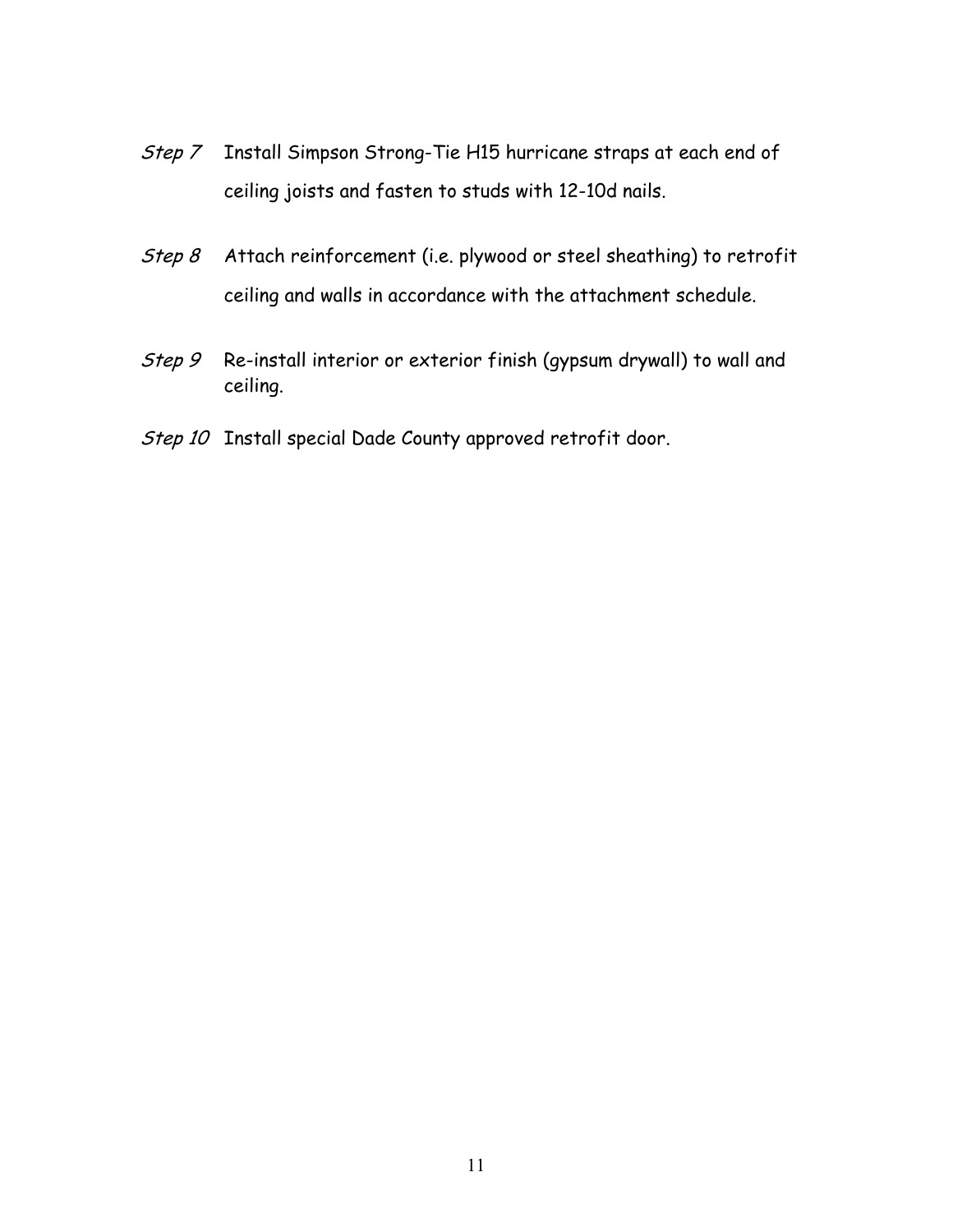

**Retrofit Choice 1 Ceiling Detail** 



**Retrofit Choice 2 Ceiling Detail**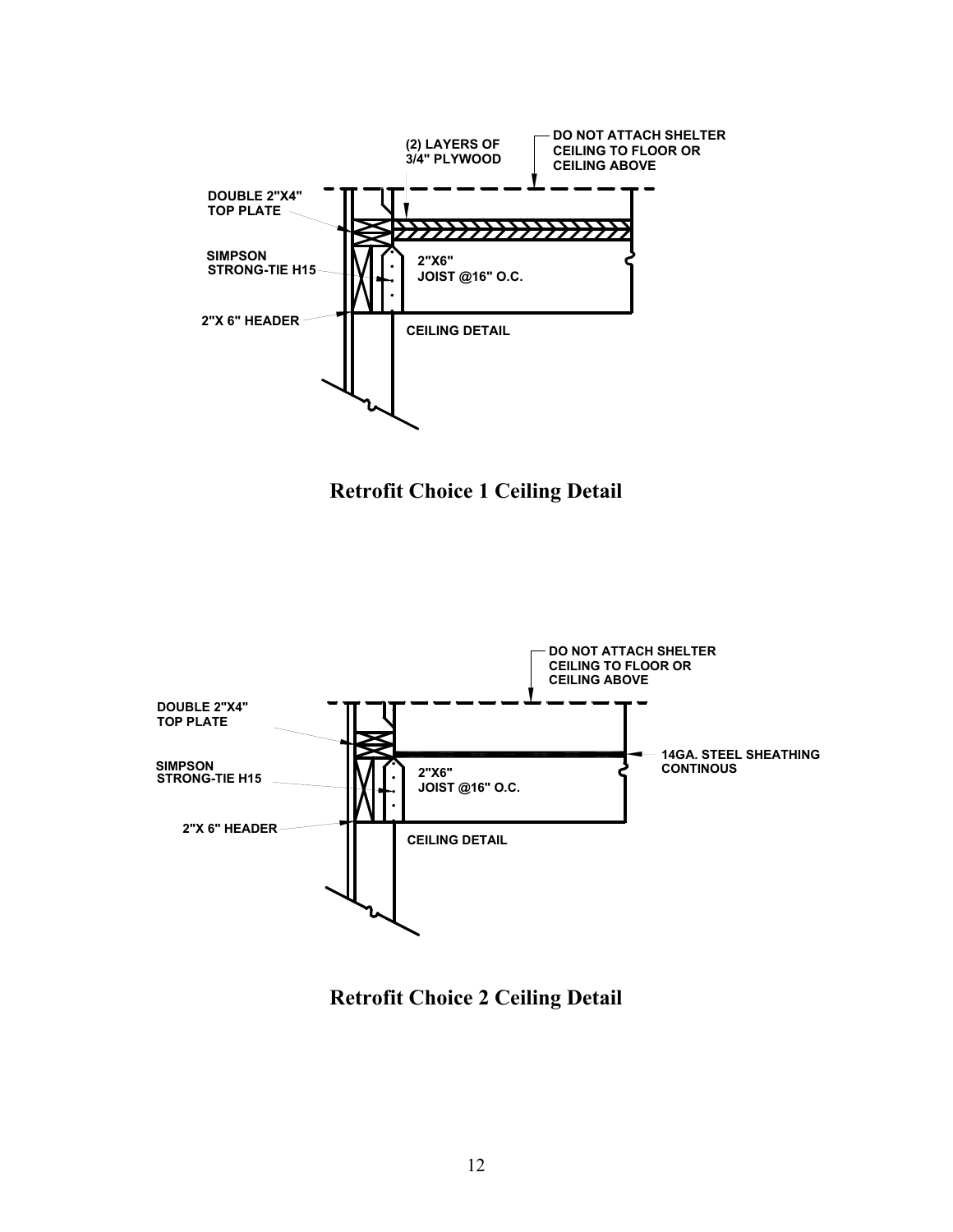

**Alternative 1 Wall Detail (Wood Frame Home)** 



**Alternative 2 Wall Detail (Wood Frame Home)**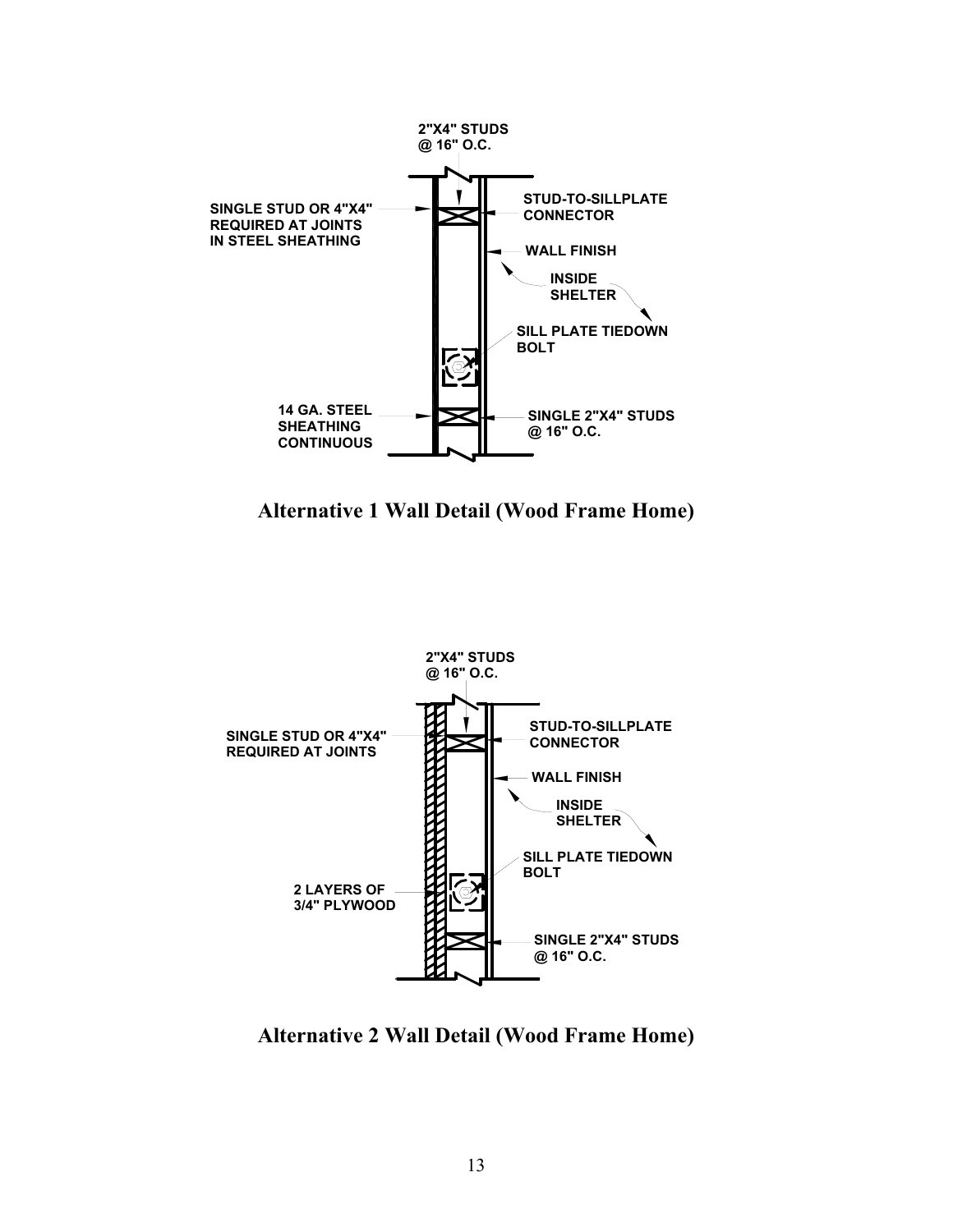

**Alternative 3 Wall Detail (Block Masonry Home)**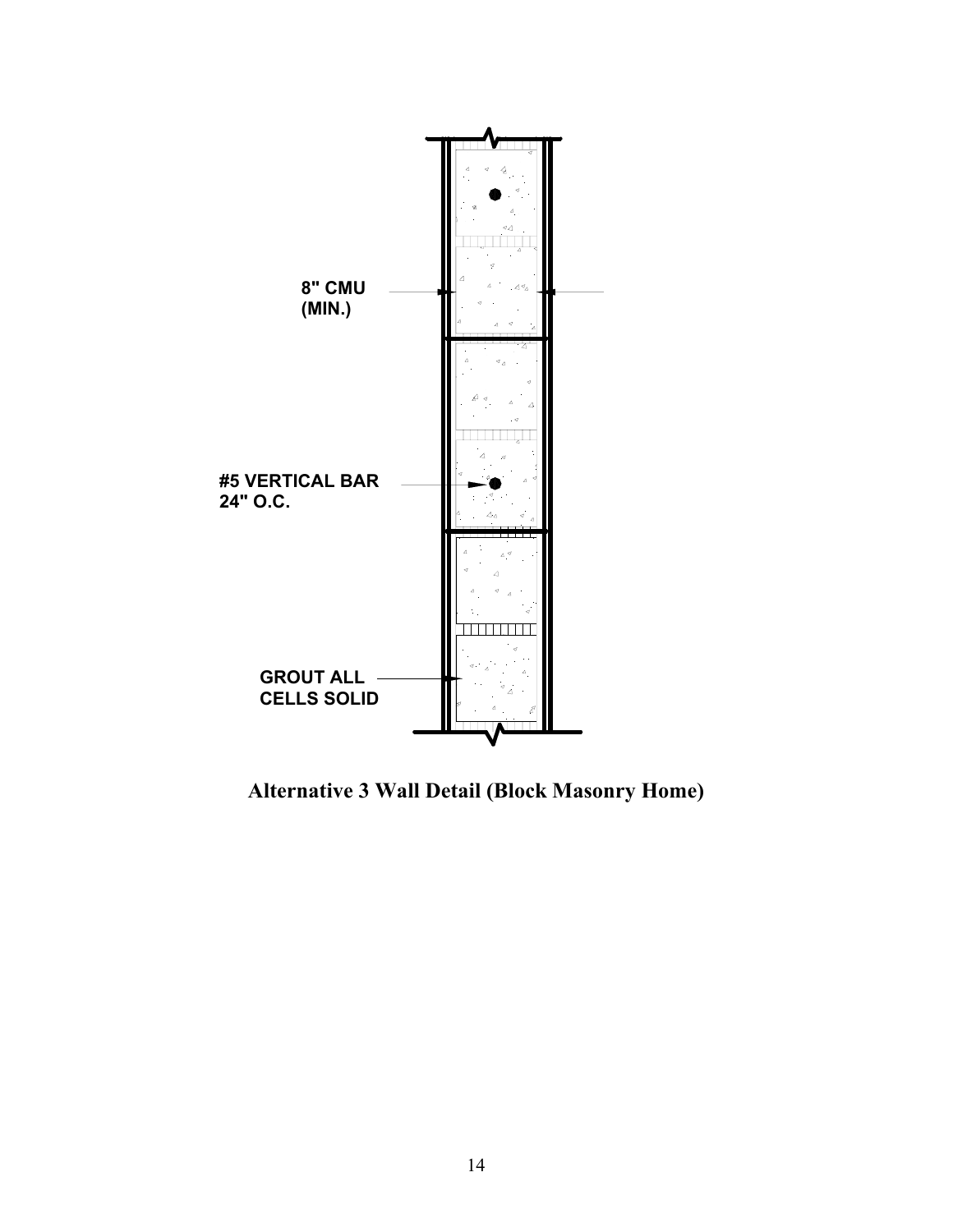

**Typical Plan View** 



**Typical Wall Elevation**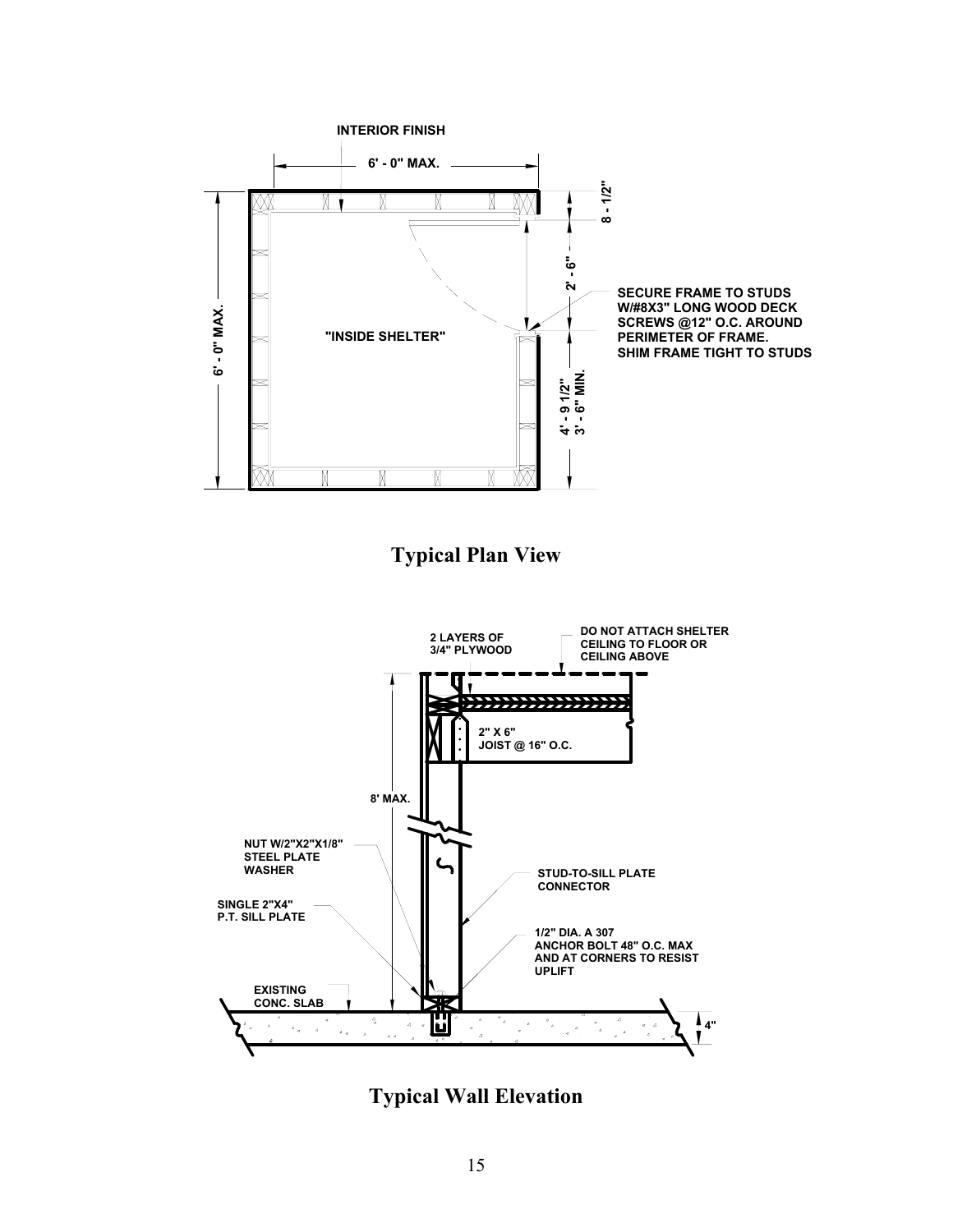

**Typical Anchor Detail for Wood Walls on Slab-on Grade Foundation** 



**Typical Anchor Detail for CMU Wall on Slab-on-Grade Foundation**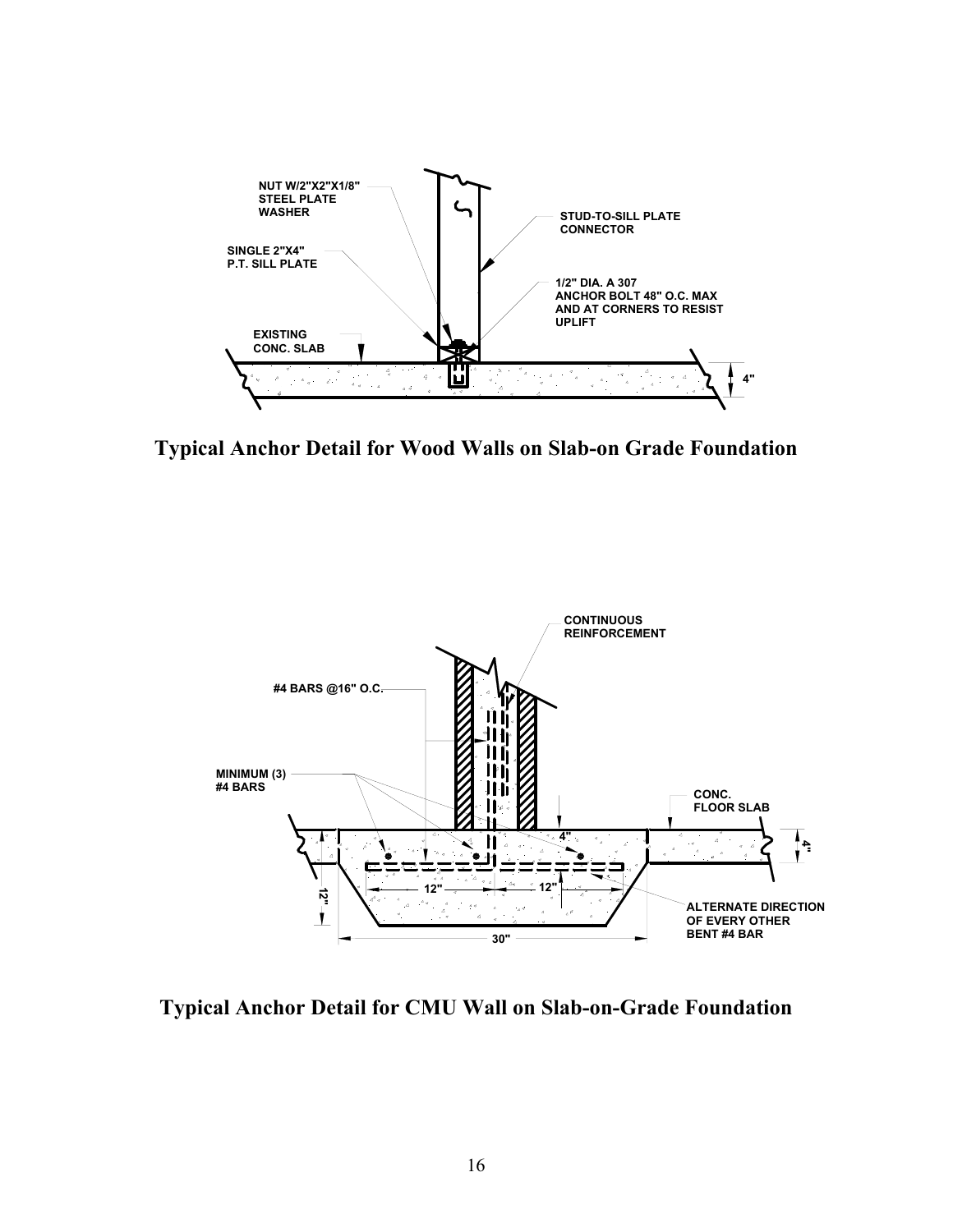

**Ceiling Exhaust Fan Detail**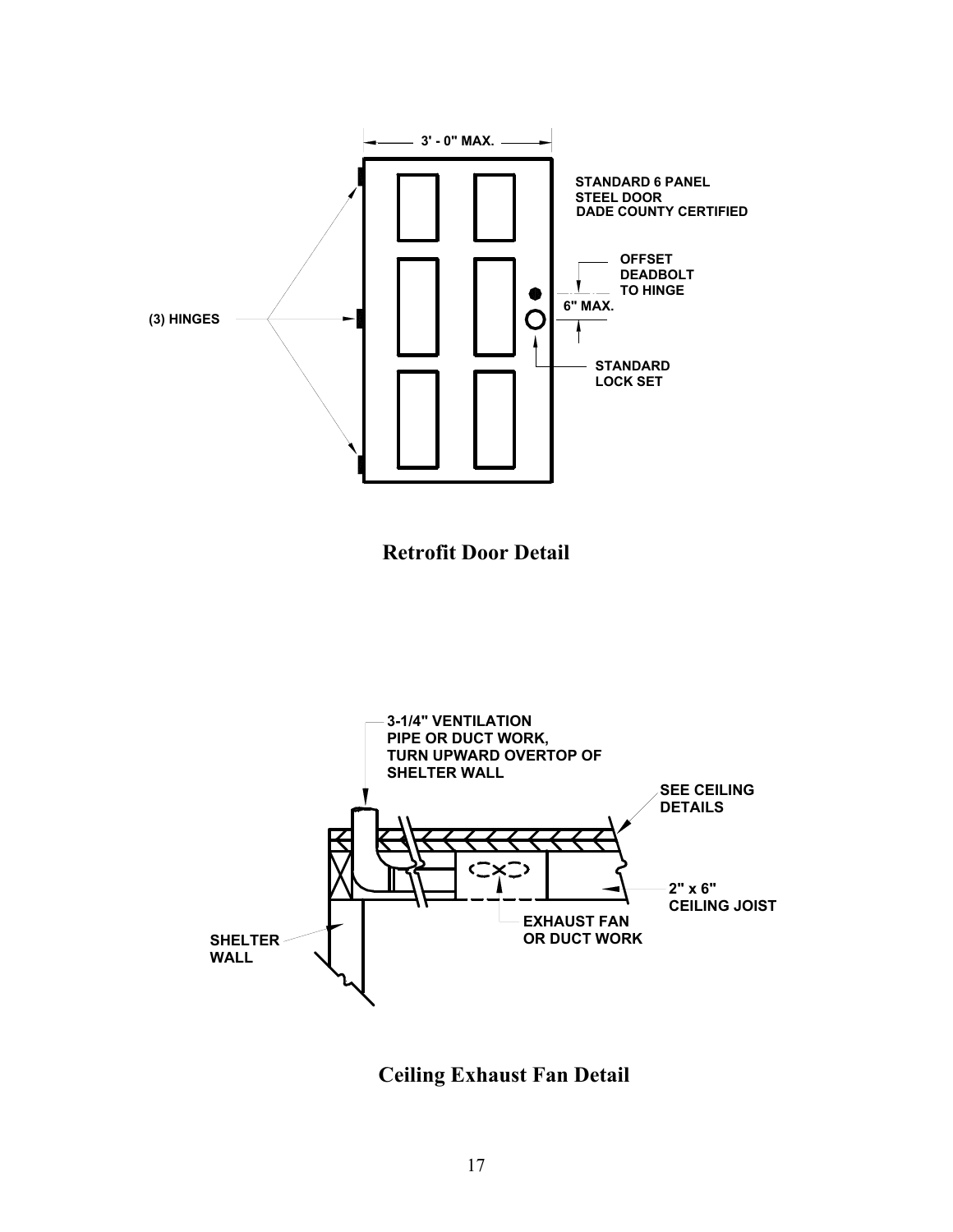## **Attachment Schedule**

| <b>Sheathing</b><br><b>Material</b> | <b>10d Nails</b>      | <b>16d Nails</b>         | $\frac{1}{4}$ " x 2" Self-<br><b>Tapping Screws</b> |
|-------------------------------------|-----------------------|--------------------------|-----------------------------------------------------|
| First layer of                      | $3"$ o.c. $(a)$ edges |                          |                                                     |
| plywood                             | 6" o.c. in field      |                          |                                                     |
| Second layer of                     |                       | $3"$ o.c. $\omega$ edges |                                                     |
| plywood                             |                       | 6" o.c. in field         |                                                     |
| Steel Sheathing                     |                       |                          | $3"$ o.c. $@$ edges                                 |
|                                     |                       |                          | $6$ " o.c. in field                                 |

## **Alternate Attachment Schedule**

| <b>Sheathing</b><br><b>Material</b> | #6x1-1/2" Wood<br><b>Deck Screws</b> | #8x3" Wood<br><b>Deck Screws</b> | #6x1" Wood<br><b>Deck Screws</b>        |
|-------------------------------------|--------------------------------------|----------------------------------|-----------------------------------------|
| First layer of                      | $3"$ o.c. $(a)$ edges                |                                  |                                         |
| plywood                             | $6"$ o.c. in field                   |                                  |                                         |
| Second layer                        |                                      | $3"$ o.c. $\omega$ edges         |                                         |
| plywood                             |                                      | $6"$ o.c. in field               |                                         |
| Steel Sheathing                     |                                      |                                  | $3"$ o.c. $@$ edges<br>6" o.c. in field |
|                                     |                                      |                                  |                                         |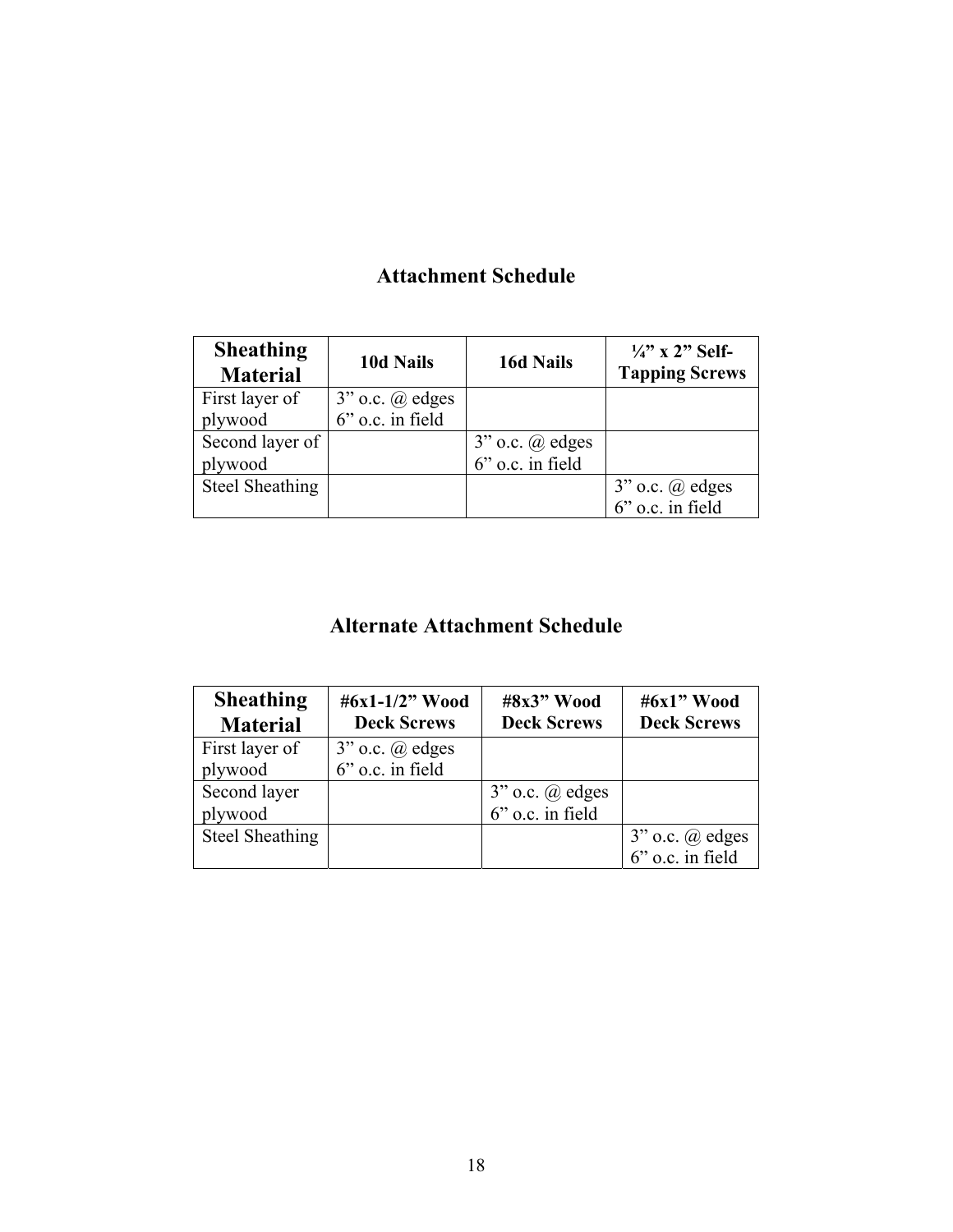| <b>Walls</b>         |                            |                      |                |
|----------------------|----------------------------|----------------------|----------------|
| <b>Material</b>      | <b>Size</b>                | <b>Measure</b>       | Quantity       |
| Lumber               | $2" \times 6" \times 8'$   | Each                 | 1              |
| Gypsum               |                            |                      |                |
| (Dry Wall)           | 1/2"                       | $4' \times 8'$ Sheet | 8              |
| Dry wall Tape        | $250'$ Roll                | Each                 | 1              |
| <b>Steel</b>         |                            |                      |                |
| Sheathing            | 14 Gauge                   | 4'x 8' Sheet         | 8              |
| Joint                | 4 1/2                      |                      |                |
| Compound             | Gallon                     | Each                 | 1              |
| Dry Wall Sand        |                            |                      |                |
| Paper                | $\frac{4" \times 8"}{12"}$ | Package              | 1              |
| <b>Taping Knife</b>  |                            | Each                 |                |
|                      |                            |                      |                |
| <b>Ceiling</b>       |                            |                      |                |
| <b>Material</b>      | <b>Size</b>                | <b>Measure</b>       | Quantity       |
| Lumber               | $2" \times 6" \times 8'$   | Each                 | 8              |
| <b>Steel</b>         |                            |                      |                |
| Sheathing            | 14 Gauge                   | 4' x 8' Sheet        | $\overline{2}$ |
| Gypsum               |                            |                      |                |
| (Dry Wall)           | 1/2"                       | 4' x 8' Sheet        | $\overline{2}$ |
|                      |                            |                      |                |
| <b>Hardware</b>      |                            |                      |                |
| <b>Material</b>      | <b>Size</b>                | <b>Measure</b>       | Quantity       |
| Prehung Door/        | 30" Solid                  | Each                 | 1              |
| <b>Anchor Bolts</b>  | 51/2"                      | Box of 10            | $\mathbf{1}$   |
| Plate Washer         | 2"x2"x1/8"                 | Each                 | 10             |
| Joist-Stud Ties      | H <sub>15</sub>            | Each                 | 12             |
| Stud-Plate           | H <sub>6</sub>             | Each                 | 12             |
| 16d Nails            |                            | 30 Lbs               | 1              |
| 10d Nails            |                            | 5 Lbs                | $\mathbf 1$    |
| Drywall              | 15/8"                      | 5 Lbs                | $\overline{2}$ |
| <b>Screws</b>        |                            |                      |                |
| Dead Bolts           | $1"$ min                   | Each                 | 1              |
| Self Tapping         |                            |                      |                |
| <u>Screws</u>        | $\frac{1}{4}$ " x 2"       | Box of 250           | 4              |
| <b>Standard Door</b> |                            | Each                 | 1              |
| Handle               |                            |                      |                |
| Misc.                |                            |                      |                |
| <b>Material</b>      | <b>Remarks</b>             | <b>Measure</b>       | Quantity       |
| 2 part Epoxy         | Caulk Tube                 | Each                 | 1              |
|                      |                            |                      |                |
|                      |                            |                      |                |

## **Materials List for Alternative 1**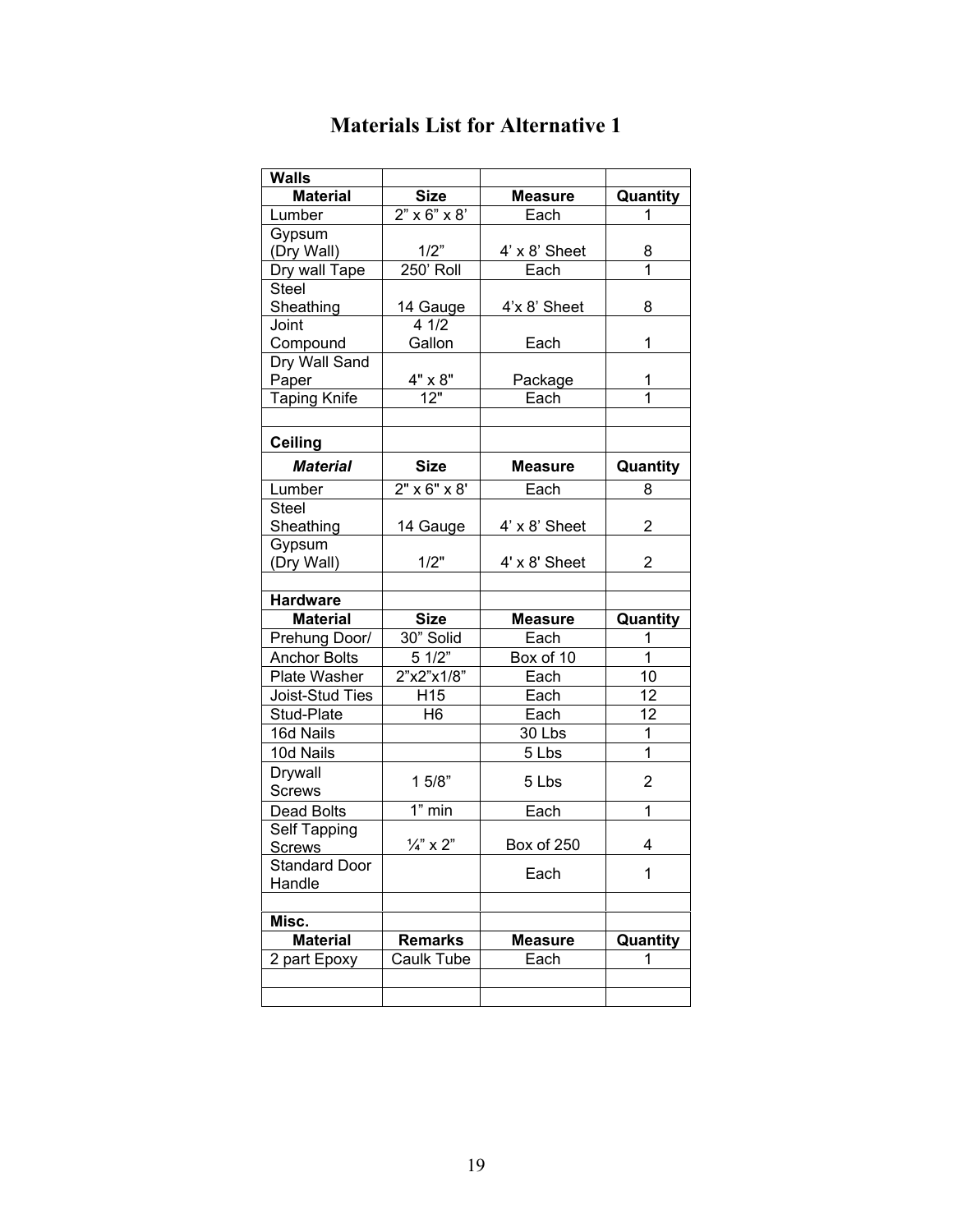| <b>Walls</b>         |                          |                |                         |
|----------------------|--------------------------|----------------|-------------------------|
| <b>Material</b>      | <b>Size</b>              | <b>Measure</b> | Quantity                |
| Plywood              | 3/4"                     | 4' x 8' Sheet  | 16                      |
| Lumber               | $2" \times 6" \times 8"$ | Each           | 1                       |
| Gypsum               |                          |                |                         |
| (Dry Wall)           | 1/2"                     | 4' x 8' Sheet  | 8                       |
| Dry wall Tape        | 250' Roll                | Each           | 1                       |
| Joint                | 41/2                     |                |                         |
| Compound             | Gallon                   | Each           | 1                       |
| Dry Wall Sand        |                          |                |                         |
| Paper                | 4" x 8"                  | Package        | 1                       |
| <b>Taping Knife</b>  | 12"                      | Each           | $\overline{\mathbf{1}}$ |
|                      |                          |                |                         |
| <b>Ceiling</b>       |                          |                |                         |
| <b>Material</b>      | <b>Size</b>              | <b>Measure</b> | Quantity                |
| Lumber               | $2" \times 6" \times 8'$ | Each           | 8                       |
| Plywood              | 3/4"                     | 4' x 8' Sheet  | 4                       |
| Gypsum               |                          |                |                         |
| (Dry Wall)           | 1/2"                     | 4' x 8' Sheet  | $\overline{2}$          |
|                      |                          |                |                         |
| <b>Hardware</b>      |                          |                |                         |
| <b>Material</b>      | <b>Size</b>              | <b>Measure</b> | Quantity                |
| Prehung Door/        | 30" Solid                | Each           | 1                       |
| <b>Anchor Bolts</b>  | 51/2"                    | Box of 10      | $\overline{1}$          |
| Plate Washer         | 2"x2"x1/8"               | Each           | 10                      |
| Joist-Stud Ties      | H <sub>15</sub>          | Each           | 12                      |
| Stud-Plate           | H <sub>6</sub>           | Each           | 12                      |
| 16d Nails            |                          | 30 Lbs         | $\overline{1}$          |
| 10d Nails            |                          | 5 Lbs          | $\overline{1}$          |
| Drywall              | 15/8"                    | 5 Lbs          | $\overline{2}$          |
| <b>Screws</b>        |                          |                |                         |
| <b>Dead Bolts</b>    | $1"$ min                 | Each           | 1                       |
| <b>Standard Door</b> |                          | Each           | 1                       |
| Handle               |                          |                |                         |
|                      |                          |                |                         |
| Misc.                |                          |                |                         |
| <b>Material</b>      | <b>Remarks</b>           | <b>Measure</b> | Quantity                |
| 2 part Epoxy         | Caulk Tube               | Each           | 1                       |
|                      |                          |                |                         |
|                      |                          |                |                         |

## **Materials List for Alternative 2**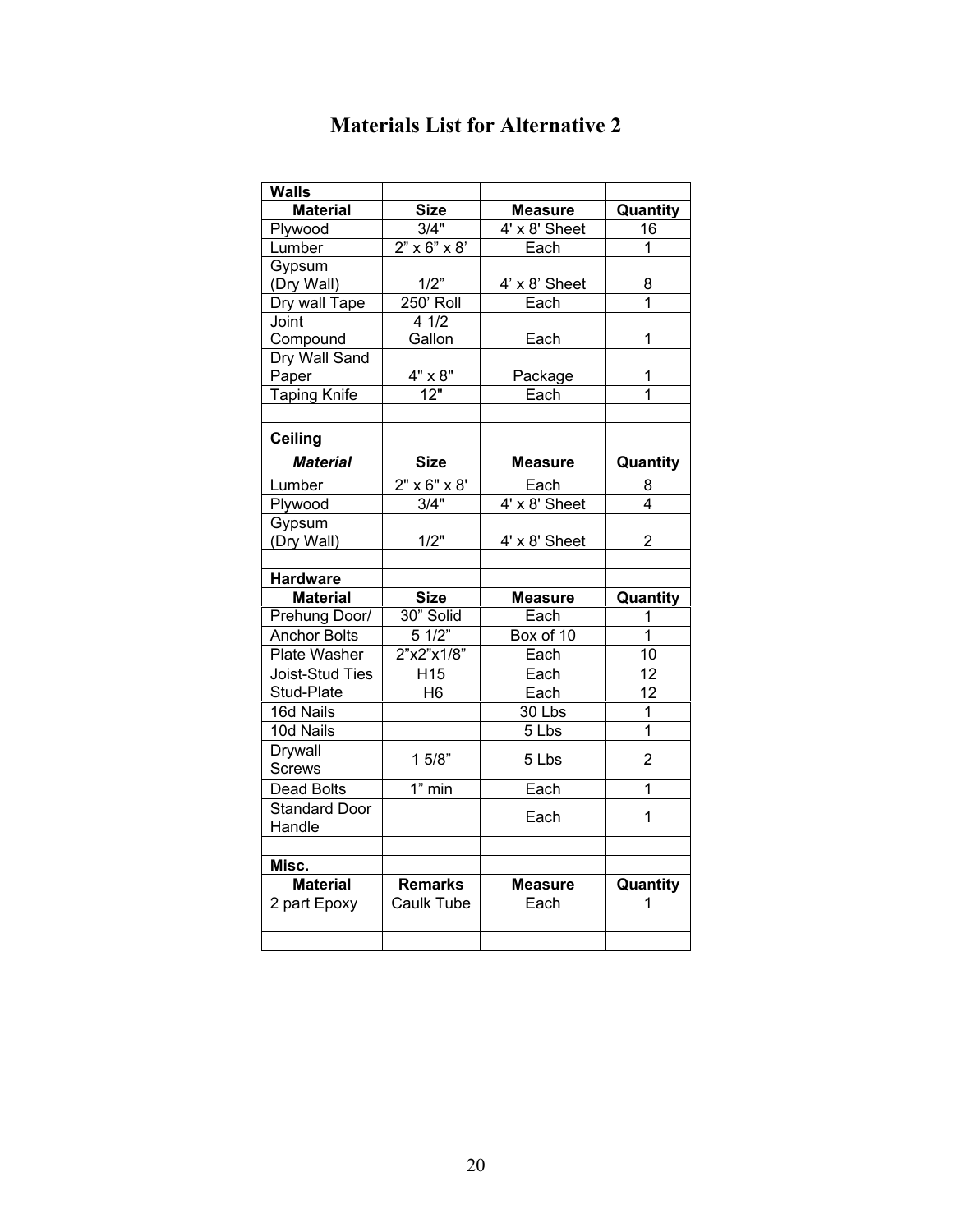| <b>Walls</b>         |                            |                          |                |
|----------------------|----------------------------|--------------------------|----------------|
| <b>Material</b>      | <b>Size</b>                | <b>Measure</b>           | Quantity       |
| Lumber               | $2" \times 6" \times 8"$   | Each                     | 1              |
| Plywood              | 3/4"                       | $4' \times 8'$ Sheet     | 8              |
| Gypsum               |                            |                          |                |
| (Dry Wall)           | 1/2"                       | 4' x 8' Sheet            | 8              |
| Dry wall Tape        | 250' Roll                  | Each                     | 1              |
| Joint                | 41/2                       |                          |                |
| Compound             | Gallon                     | Each                     | 1              |
| Dry Wall Sand        |                            |                          |                |
| Paper                | $\frac{4" \times 8"}{12"}$ | Package                  | 1              |
| <b>Taping Knife</b>  |                            | $\overline{\text{Each}}$ | 1              |
|                      |                            |                          |                |
| <b>Ceiling</b>       |                            |                          |                |
| <b>Material</b>      | <b>Size</b>                | <b>Measure</b>           | Quantity       |
| Lumber               | $2" \times 6" \times 8"$   | Each                     | 8              |
| Plywood              | $3/4$ "                    | 4' x 8' Sheet            | 4              |
| Gypsum               |                            |                          |                |
| (Dry Wall)           | 1/2"                       | 4' x 8' Sheet            | $\overline{2}$ |
|                      |                            |                          |                |
| <b>Hardware</b>      |                            |                          |                |
|                      |                            |                          |                |
| <b>Material</b>      | <b>Size</b>                | <b>Measure</b>           | Quantity       |
| Prehung Door/        | 30" Solid                  | Each                     | 1              |
| <b>Anchor Bolts</b>  | 51/2"                      | Box of 10                | $\overline{1}$ |
| Plate Washer         | 2"x2"x1/8"                 | Each                     | 10             |
| Joist-Stud Ties      | H <sub>15</sub>            | Each                     | 12             |
| Stud-Plate           | H6                         | Each                     | 12             |
| 16d Nails            |                            | 30 Lbs                   | $\mathbf{1}$   |
| 10d Nails            |                            | 5 Lbs                    | 1              |
| Mortar               | 80 lb bag                  | Bag                      | 10             |
| Drywall              |                            |                          |                |
| <b>Screws</b>        | 15/8"                      | 5 Lbs                    | $\overline{2}$ |
| <b>Dead Bolts</b>    | $1"$ min                   | Each                     | 1              |
| Rebar                | #5 (5/8")                  | 10' Each                 | 12             |
| <b>Standard Door</b> |                            |                          |                |
| Handle               |                            | Each                     | $\mathbf{1}$   |
|                      |                            |                          |                |
| Misc.                |                            |                          |                |
| <b>Material</b>      | <b>Remarks</b>             | <b>Measure</b>           | Quantity       |
| 2 part Epoxy         | Caulk Tube                 | Each                     | 1              |
|                      |                            |                          |                |

## **Materials List for Alternative 3**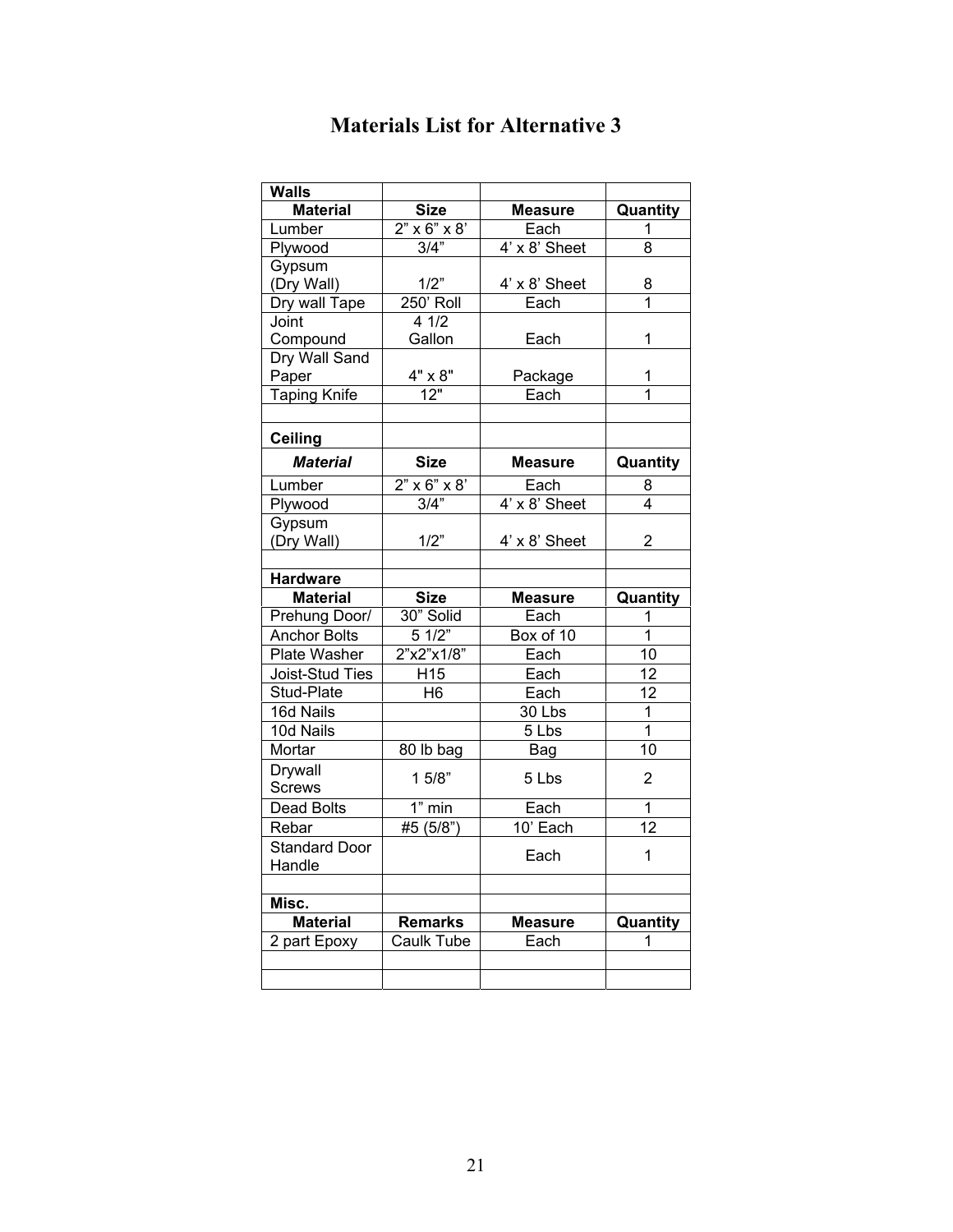

**Stud Wall Construction** 



**Stud Wall with Roof Joists**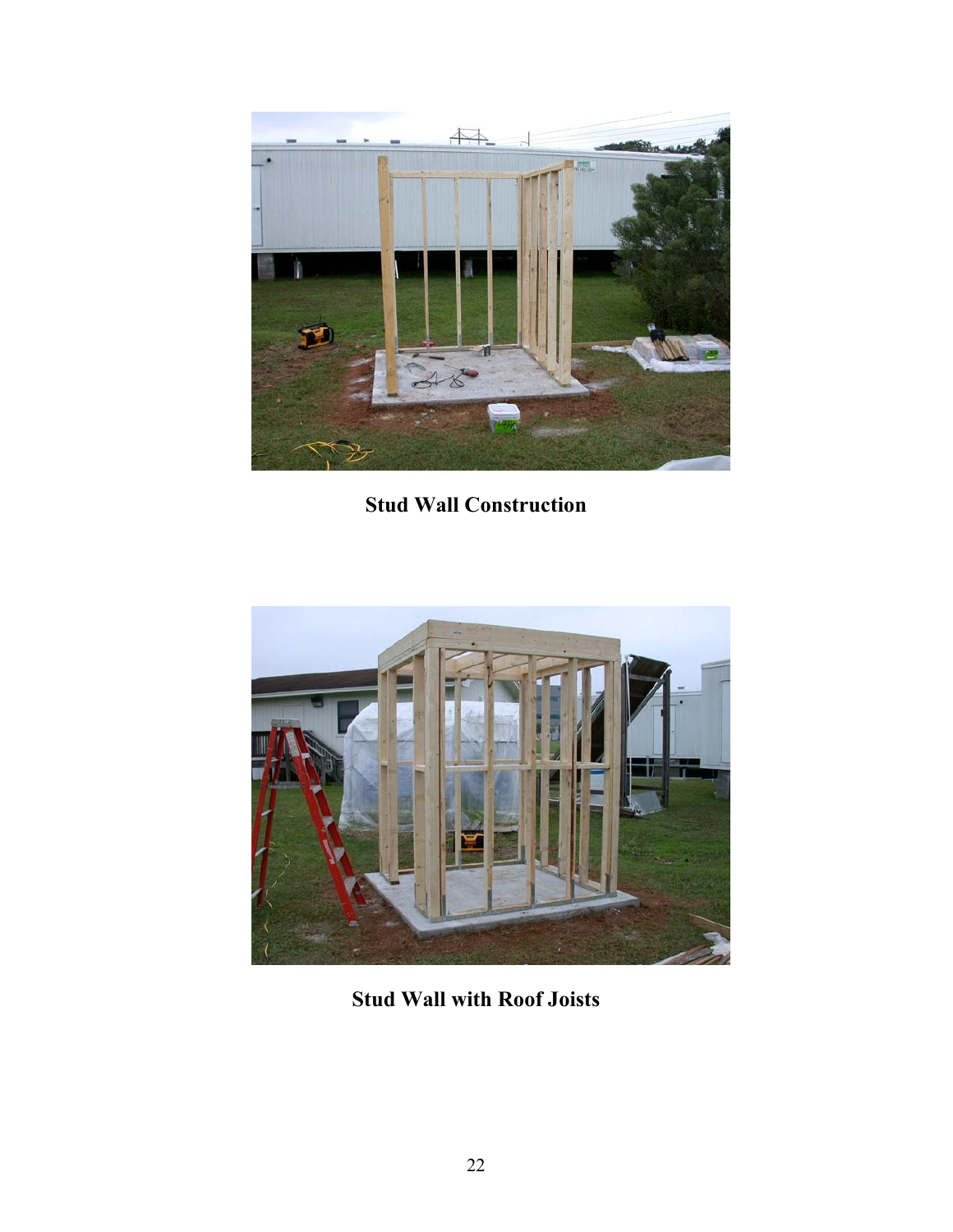

**Bottom Plate Strap and Anchor Connection** 



**Anchor and Strap Detail**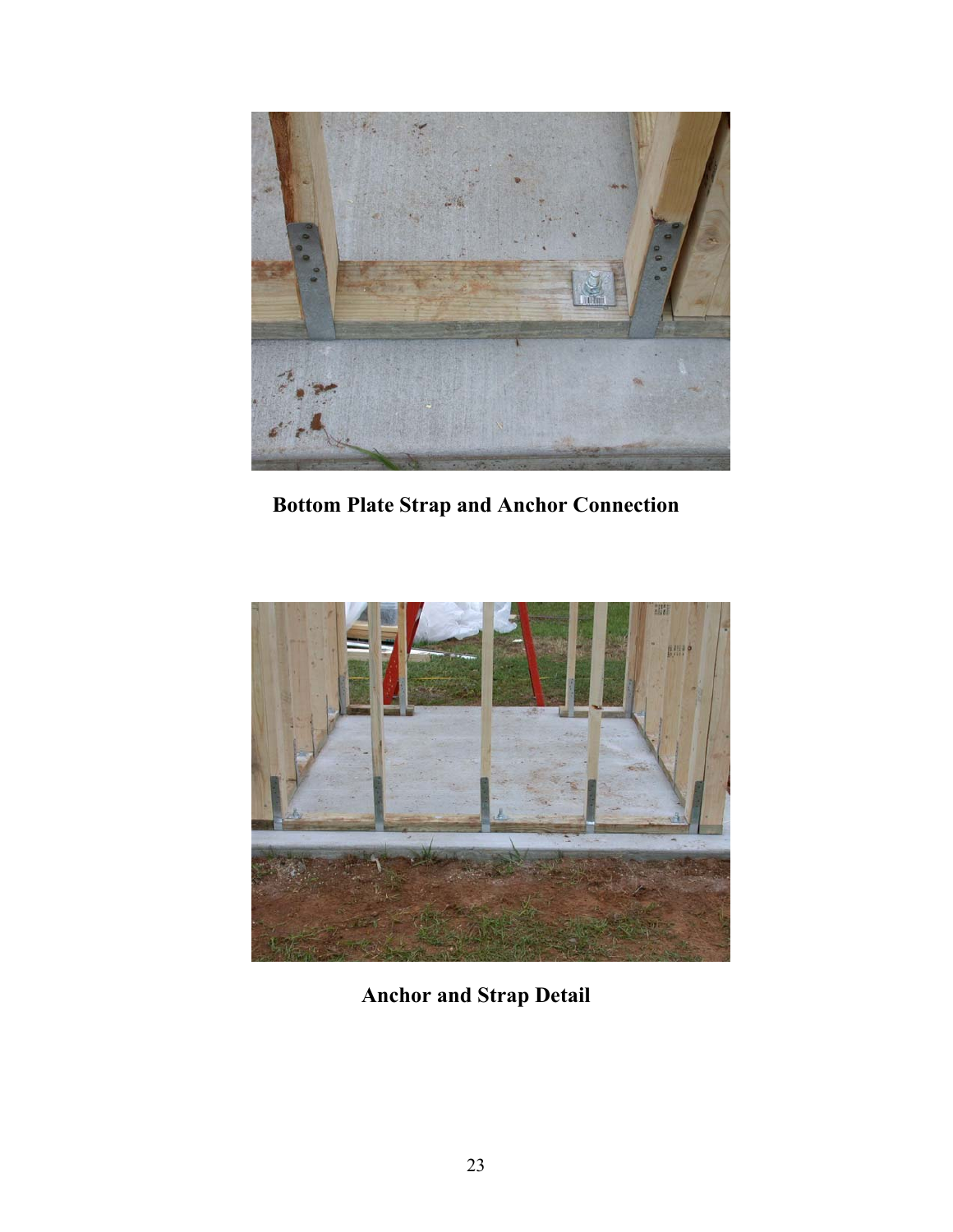

**Corner Detail** 



**Plywood Attachment Spacing Detail**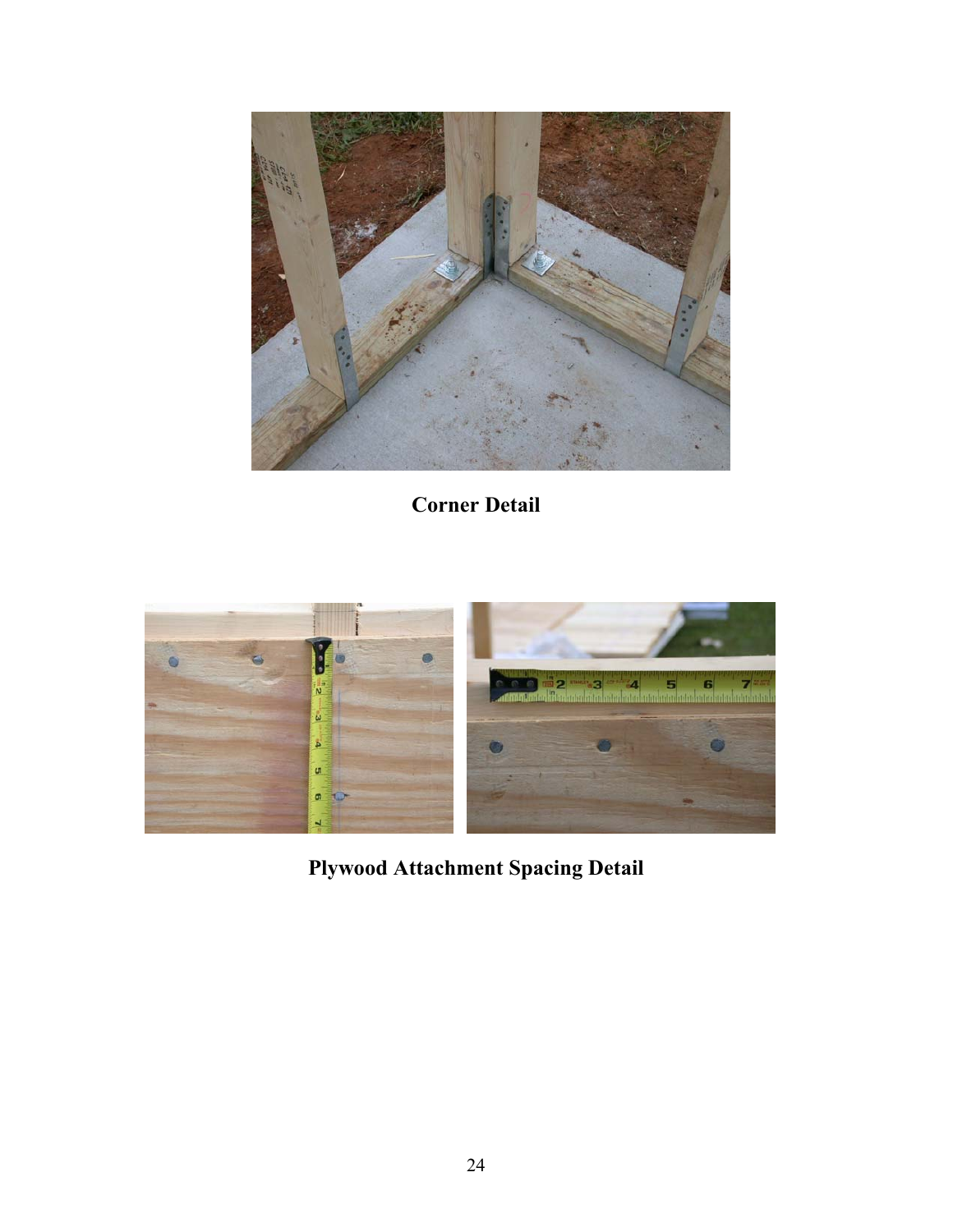

**Plywood Sheathing Attachment** 



**Roof-to-Wall Connection Detail**